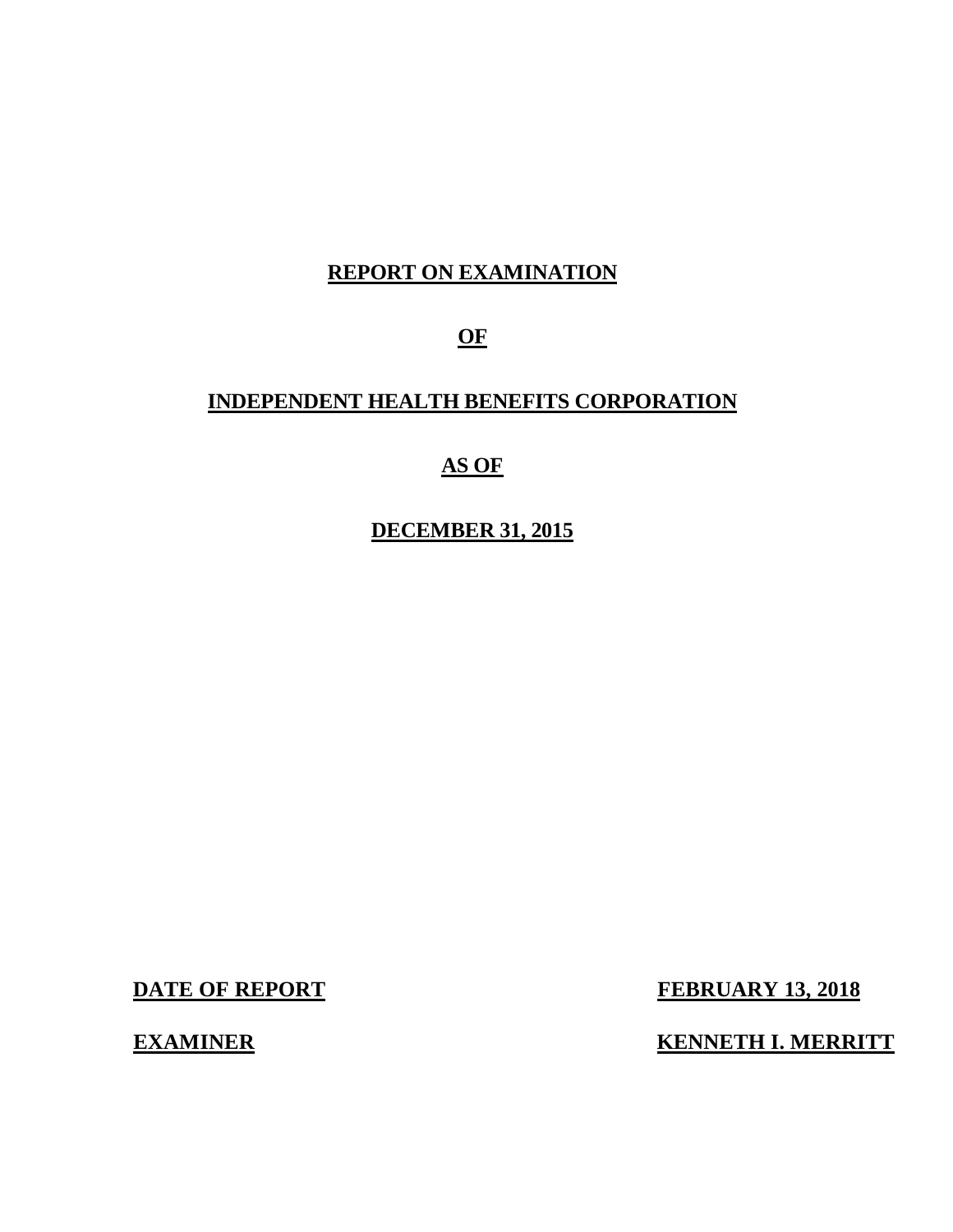### **TABLE OF CONTENTS**

## **ITEM NO. PAGE NO.**

| 1. | Scope of the examination                                                                                                                                                                                                                                  | 3                                     |
|----|-----------------------------------------------------------------------------------------------------------------------------------------------------------------------------------------------------------------------------------------------------------|---------------------------------------|
| 2. | Description of the Plan                                                                                                                                                                                                                                   | 5                                     |
|    | Corporate governance<br>А.<br>Territory and plan of operation<br>B.<br>Reinsurance<br>$C_{\cdot}$<br>Holding company system<br>D.<br>Significant operating ratios<br>Е.<br>Accounts and records<br>$F_{\cdot}$<br>Medical loss ratio ("MLR") review<br>G. | 6<br>13<br>14<br>16<br>21<br>21<br>22 |
| 3. | <b>Financial statements</b>                                                                                                                                                                                                                               | 23                                    |
|    | A. Balance sheet<br>B. Statement of revenue and expenses and capital<br>and surplus                                                                                                                                                                       | 25<br>26                              |
| 4. | Compliance with prior report on examination                                                                                                                                                                                                               | 28                                    |
| 5. | Summary of comments and recommendations                                                                                                                                                                                                                   | 31                                    |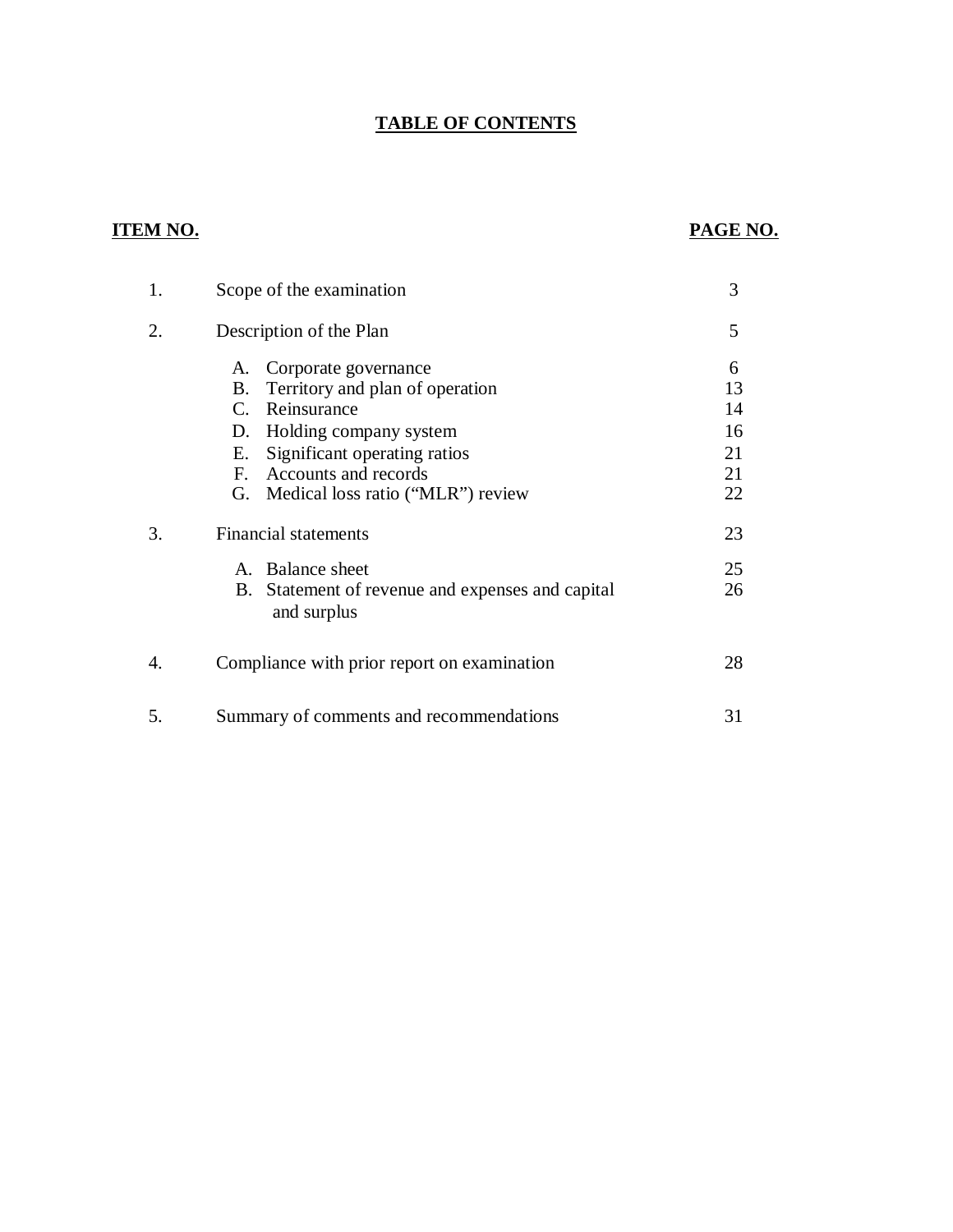

## NEW YORK STATE  $$ FINANCIAL SERVICES

 Andrew M. Cuomo Marie T. Vullo Governor

Superintendent

February 13, 2018

 Honorable Marie T. Vullo Superintendent of Financial Services Albany, New York 12257

### Madam:

 Madam: Pursuant to the requirements of the New York Insurance Law and acting in accordance with the instructions contained in Appointment Letter 31401, dated December 10, 2015, attached hereto, I have made an examination into the financial condition of Independent Health Benefits Corporation, a not-for-profit health service corporation licensed pursuant to the provisions of Article 43 of the New York Insurance Law, as of December 31, 2015, and respectfully submit the following report thereon.

 The examination was conducted at the home office of Independent Health Benefits Corporation located at 511 Farber Lakes Drive, Buffalo, New York.

 Wherever the designations "IHBC" or the "Plan" appear herein, without qualification, they should be understood to indicate Independent Health Benefits Corporation.

 Wherever the designation the "Department" appears herein, without qualification, it should be understood to indicate the New York State Department of Financial Services.

 Association, Inc., ("IHA") which is the parent of IHBC and a not-for-profit health maintenance The examiner also conducted a concurrent financial examination of Independent Health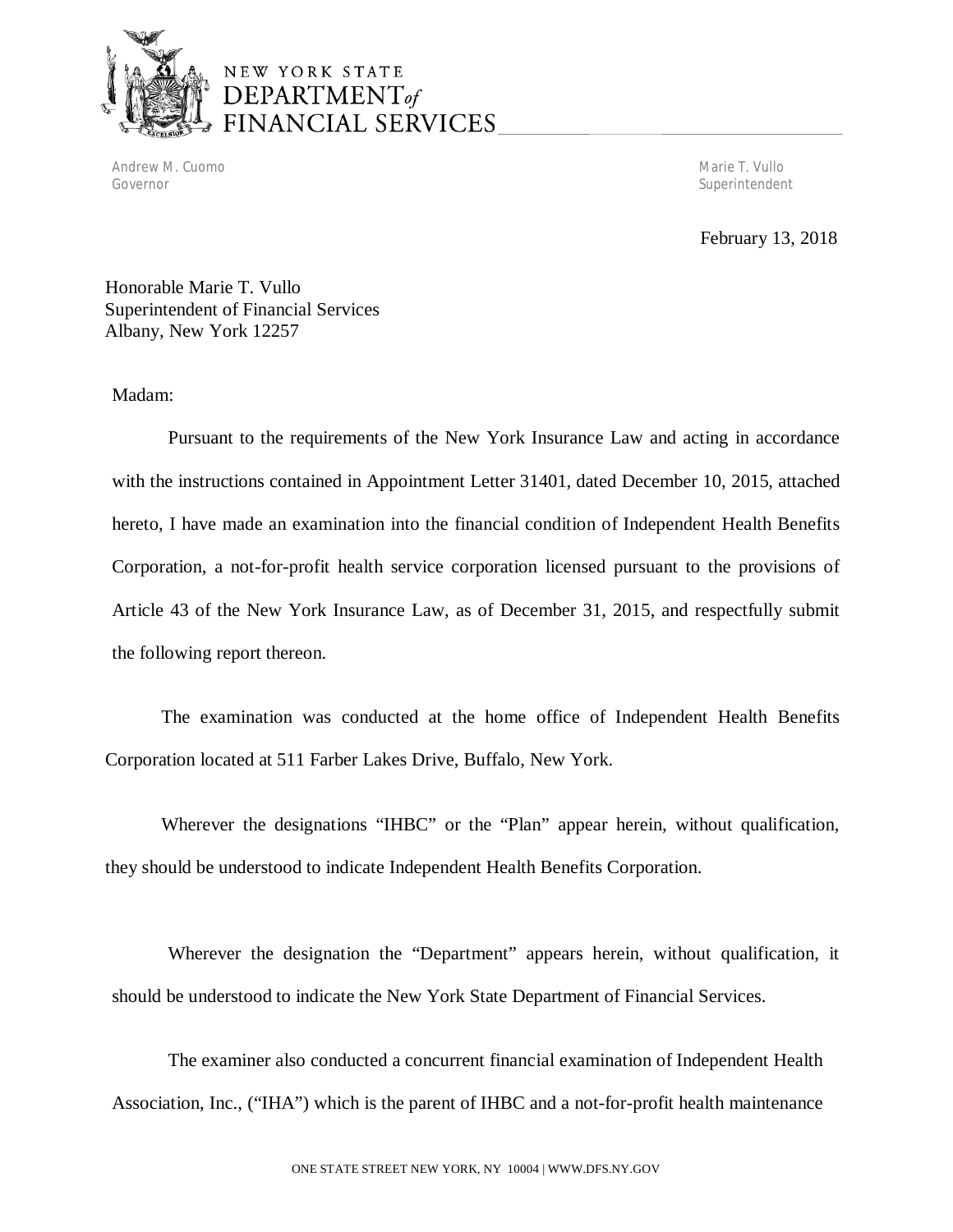organization certified pursuant to the provisions of Article 44 of the New York State Public Health Law.

A separate financial report on examination of Independent Health Association, Inc. has been submitted thereon.

 In addition, a separate market conduct examination into the manner in which, IHBC and IHA conduct their business practices and fulfill their contractual obligations to policyholders and claimants was conducted as of December 31, 2015.

 Accordingly, a separate market conduct report on examination of Independent Health Benefits Corporation and Independent Health Association, Inc. will be submitted thereon.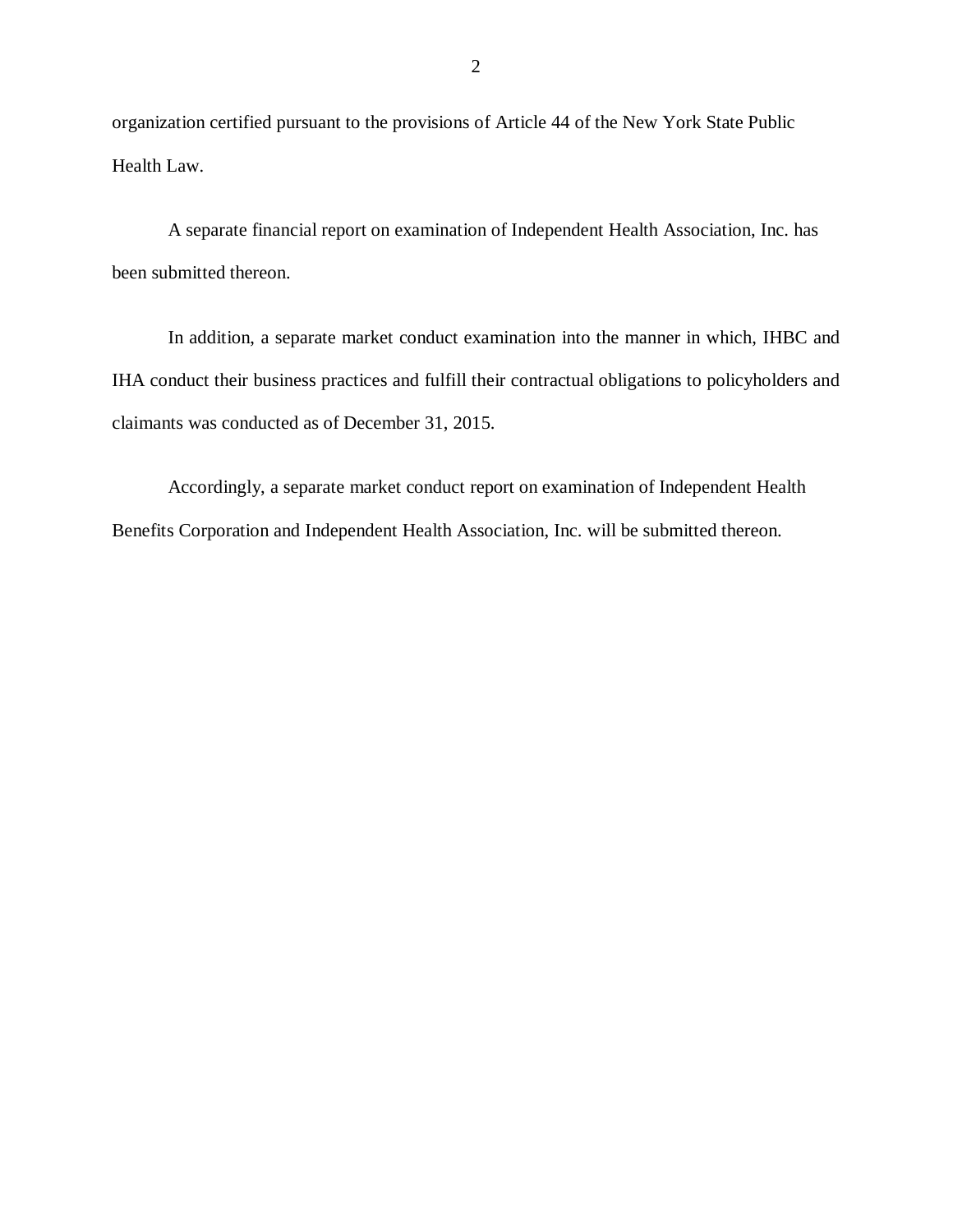#### 1. **SCOPE OF THE EXAMINATION**

Corporation. December 31, 2010. This (combined financial and market conduct) examination of the Plan covered the period from January 1, 2011 through December 31, 2015. The financial component of the examination was conducted on a risk-focused basis in accordance with the provisions of  the *National Association of Insurance Commissioners ("NAIC") Financial Condition Examiners Handbook, 2016 Edition* ("the Handbook"), which provides guidance for the establishment of an examination plan based on the examiner's assessment of risk in the Plan's operations and utilizes that evaluation in formulating the nature and extent of the examination. The examination was conducted observing the guidelines and procedures in the Handbook. Where deemed appropriate by the examiner, transactions occurring subsequently to December 31, 2015 were also reviewed. We have performed our single state examination of Independent Health Benefits The previous examination covered the period of January 1, 2006 through

 financial condition, as well as identify prospective risks that may threaten the future solvency of the Plan. The examiner planned and performed the examination to evaluate the Plan's current

 assessed the internal control systems and procedures used to mitigate those risks. The examination also included an assessment of the principles used and significant estimates made by management, an evaluation of the overall financial statement presentation, and determined management's compliance with the Department's statutes and guidelines, Statutory Accounting Principles, as adopted by the Department, and annual statement instructions. The examiner identified key processes, assessed the risks within those processes and

3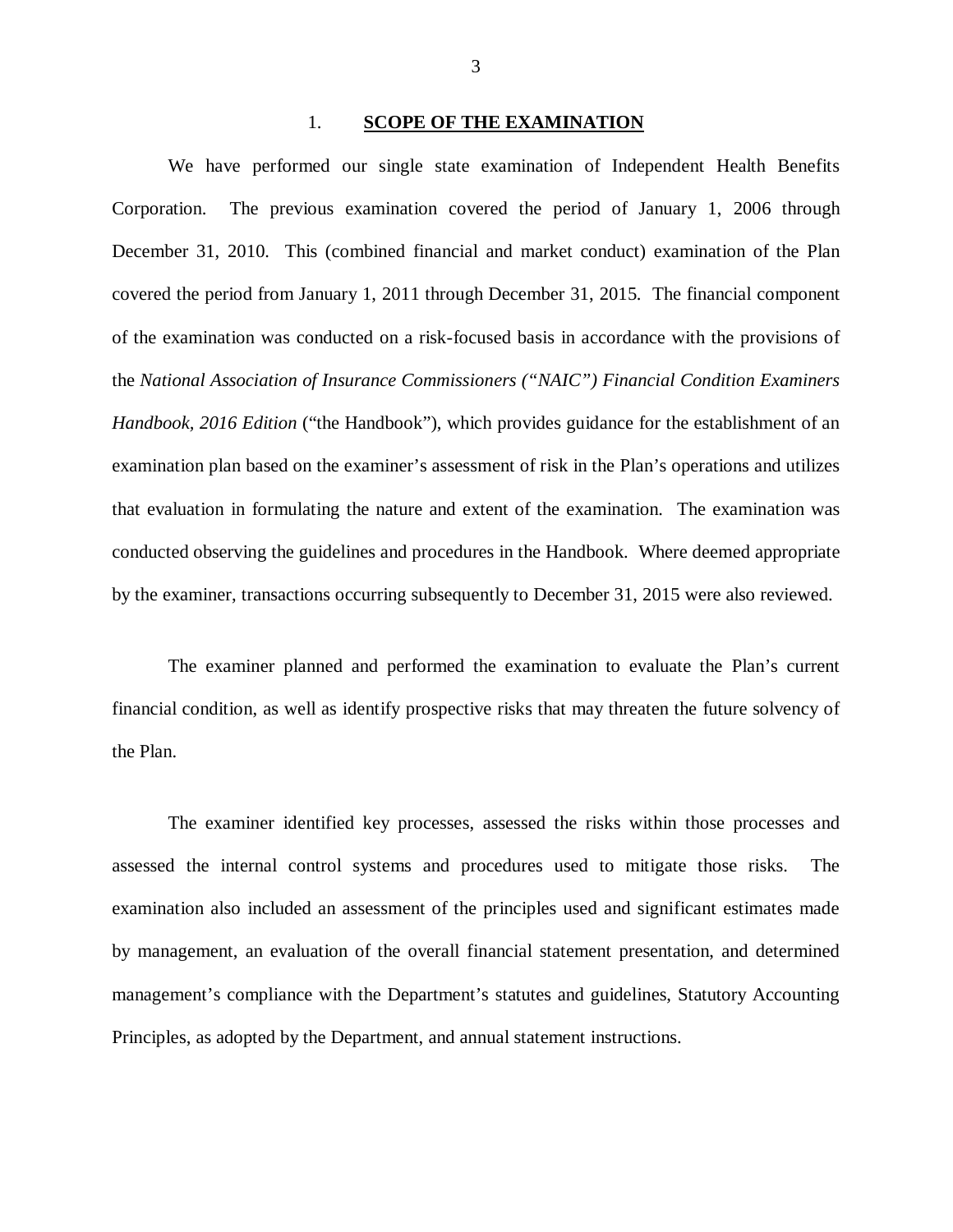Information concerning the Plan's organizational structure, business approach and control environment were utilized to develop the examination approach. The examination evaluated the Plan's risks and management activities in accordance with the NAIC's nine branded risk categories. These categories are as follows:

- Pricing/Underwriting
- Reserving
- Operational
- Strategic
- Credit
- Market
- Liquidity
- Legal
- Reputational

The examination also evaluated the Plan's critical risk categories in accordance with the

NAIC's ten critical risk categories. These categories are as follows:

- Valuation/Impairment of Complex or Subjectively Valued Invested Assets
- Liquidity Considerations
- Appropriateness of Investment Portfolio and Strategy
- Appropriateness/Adequacy of Reinsurance Program
- Reinsurance Reporting and Collectability
- Underwriting and Pricing Strategy/Quality
- Reserve Data
- Reserve Adequacy
- Related Party/Holding Company Considerations
- Capital Management

 The Plan was audited annually for the years 2011 through 2015 by the accounting firm of Deloitte & Touche LLP ("D&T"). The Plan received an unmodified opinion in each of those years. Certain audit work papers of D&T were reviewed and relied upon in conjunction with this examination. The Plan through common management with its parent, Independent Health, Association, Inc., has an internal audit department which has been given the task of assessing the Plan's internal control structure. A review was also made of the Plan's Enterprise Risk Management Program / Own Risk Solvency Assessment.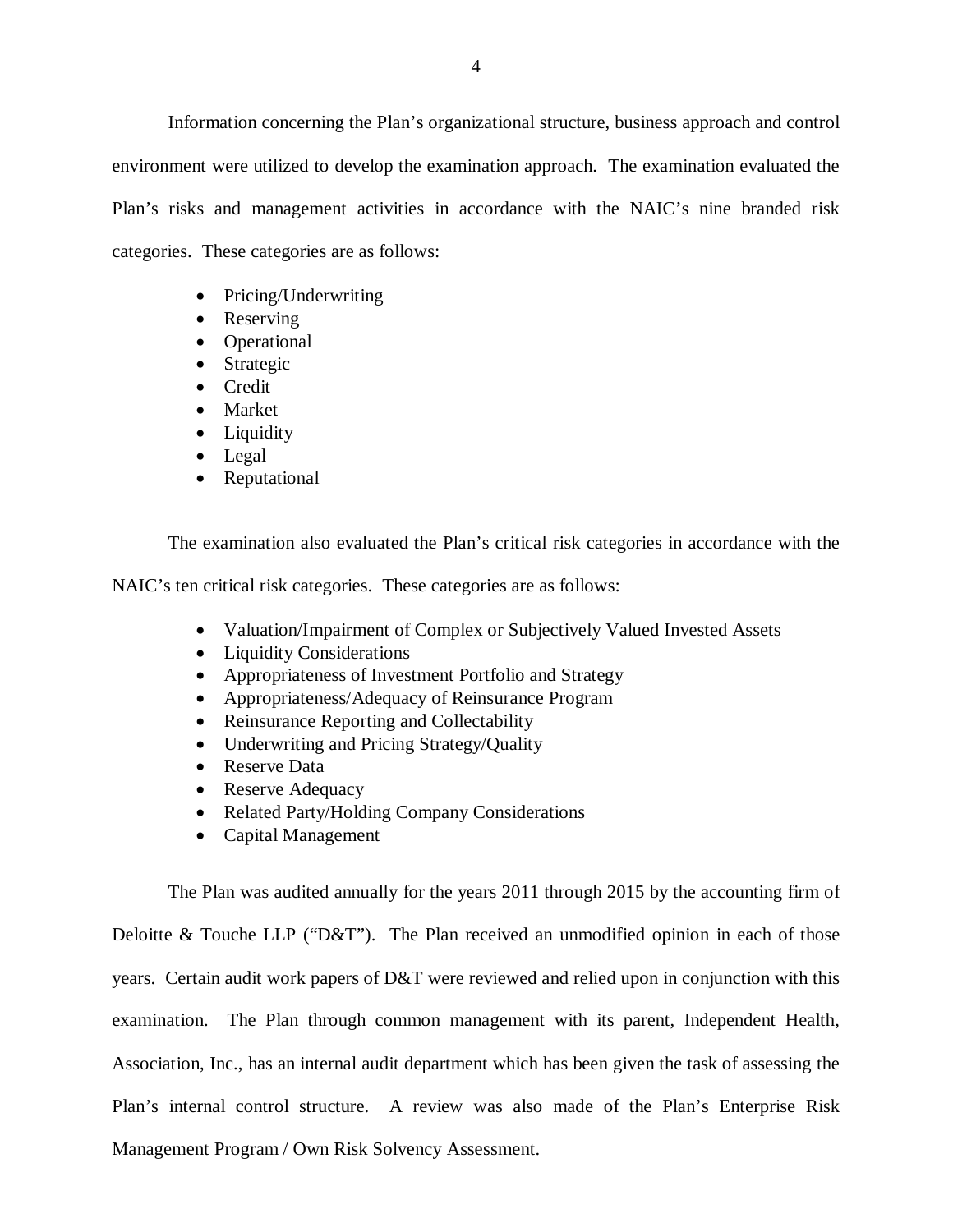<span id="page-6-0"></span> As of November 19, 2015, the Plan filed an ORSA Summary Report with the Department as required pursuant to Section 82.3 of Insurance Regulation No. 203 (11 NYCRR 82).

 During this examination, an information systems review was made of the Plan's computer systems and operations on a risk-focused basis, in accordance with the provisions of the Handbook.

 matters which involve departure from laws, regulations or rules, or which require explanation or This report on examination is confined to financial statements and comments on those description.

#### **2. DESCRIPTION OF THE PLAN**

 Independent Health Benefits Corporation is a not-for-profit health service corporation which was incorporated in New York State on October 26, 1994, under the name Integrated Benefits Corporation. ("IBC"). Subsequently, the Plan was granted a license by the New York State Insurance Department, now known as the New York State Department of Financial Services, effective June 20, 1995, and thereafter commenced writing business in New York State. Pursuant to the Department's May 2, 2000 approval of the Plan's amended Certificate of Incorporation, IBC changed its company name to Independent Health Benefits Corporation, effective May 10, 2001. The Plan is a taxable entity for federal income taxes purposes. IHBC is a 100% controlled affiliate of Independent Health Association, Inc.

 As of December 31, 2015, the Plan reported total surplus in the amount of \$107,032,609, which is a 5.8% increase over the \$101,176,555 surplus amount that IHBC reported as of December 31, 2011. An underwriting gain in 2014 of \$13,212,046 was the primary reason for the increase in the Plan's total surplus reported during the examination period. The Plan's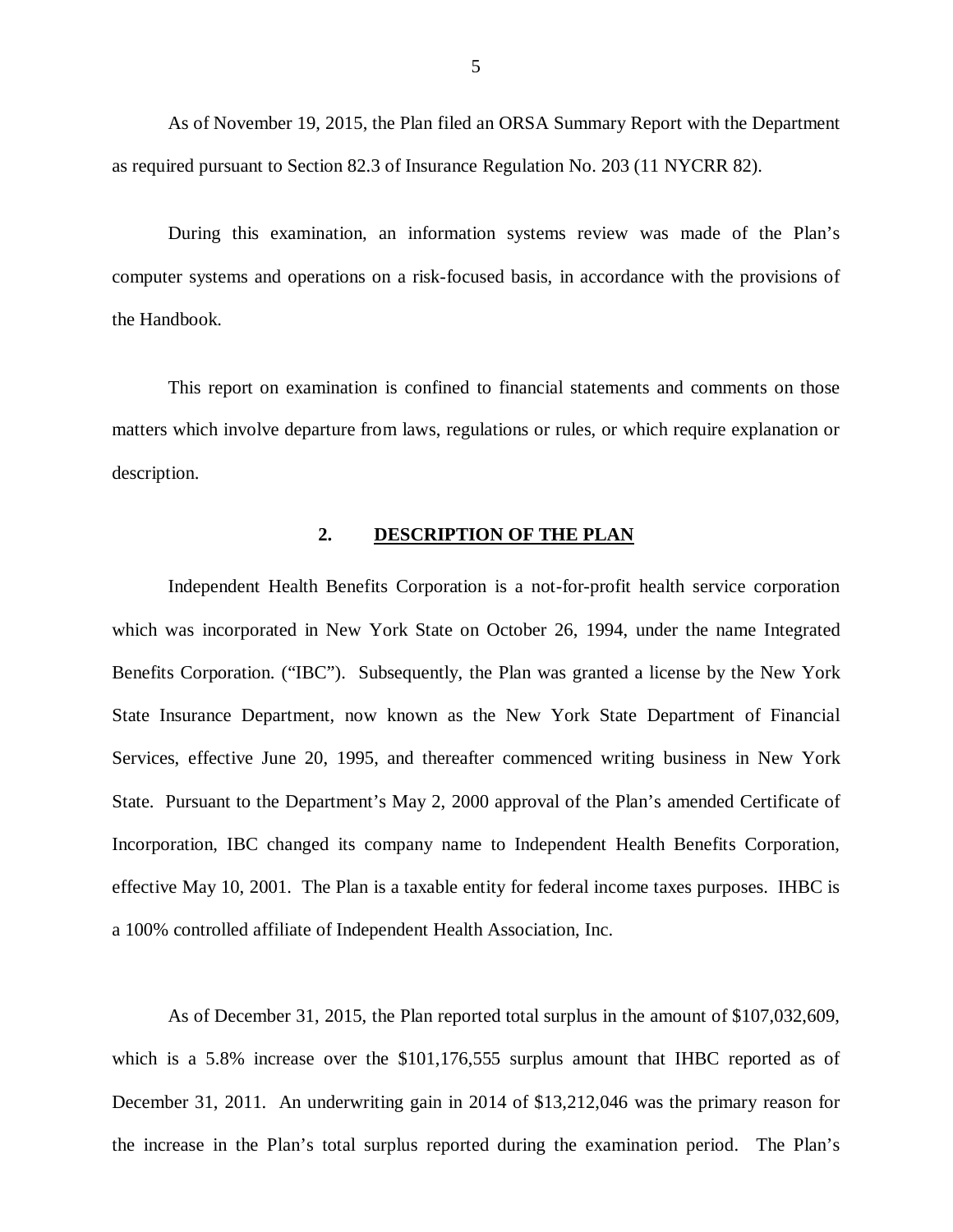<span id="page-7-0"></span> unassigned surplus "deficit" in the amount of \$(75,799,761) as of December 31, 2015, increased during the period by 32% from the unassigned surplus deficit of \$(57,488,952) reported by the Plan as of December 31, 2011. The increase stemmed primarily from the Plan having to charge the unassigned surplus account for funding the federal "health insurance tax" assessments imposed under Section 9010 of the Affordable Care Act.

 amounts of \$13,940,091 and \$9,200,000, respectively. For the years 2014 and 2015, IHBC reported Section 9010 health insurance taxes in the

#### $A<sub>1</sub>$ Corporate Governance

#### (i). Management and Control

 Pursuant to IHBC's by-laws, management of the Plan is to be vested in a Board of Directors ("BOD") of not less than thirteen (13) and no more than nineteen (19) members.

 IHBC's BOD was comprised of the following thirteen (13) members, as of December 31, 2015:

| Benefits and Service Coordinator,<br>Niagara Frontier Automobile Dealers Association |
|--------------------------------------------------------------------------------------|
| <b>Executive Vice President,</b><br>Niagara Frontier Automobile Dealers Association  |
| Financial Advisor - Investment Banking,<br>Sullivan Capital Partners, Inc.           |
| Arcara, Zucarelli, Lenda & Straka.                                                   |
| DynaCom Industries, Inc.                                                             |
|                                                                                      |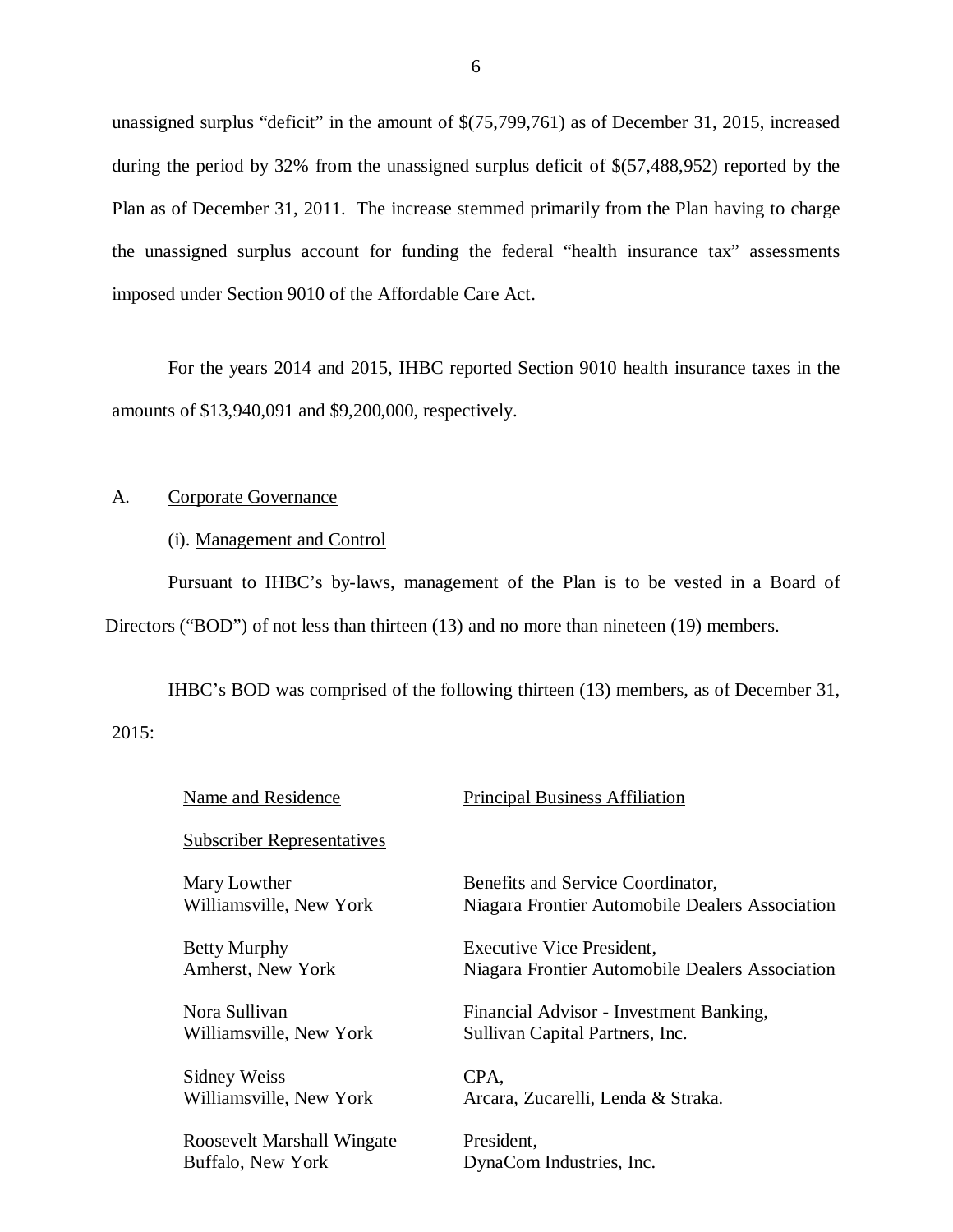| <b>Name and Residence</b>                      | <b>Principal Business Affiliation</b>                                        |
|------------------------------------------------|------------------------------------------------------------------------------|
| <b>Provider Representative</b>                 |                                                                              |
| James Coppola<br>Williamsville, New York       | <b>Retired Pharmacist</b>                                                    |
| <b>Public Representative</b>                   |                                                                              |
| <b>Stuart Angert</b><br>Amherst, New York      | Retired                                                                      |
| Donna Kelsch<br>Sanborn, NY                    | Retired,<br>Program Administrator/Educator                                   |
| <b>Edward Stehlik</b><br>Buffalo, New York     | Physician,<br>Northtown Medical Group                                        |
| <b>Moises Sudit</b><br>Getzville, New York     | Professor,<br>State University of New York at Buffalo                        |
| <b>Public Representative</b>                   |                                                                              |
| Duane Sundell<br>Williamsville, New York       | Retired                                                                      |
| Officer-Employee                               |                                                                              |
| Michael Cropp, M.D.<br>Williamsville, New York | President & Chief Executive Officer,<br>Independent Health Association, Inc. |
| John Mineo Esquire<br>East Aurora, New York    | General Counsel/Secretary,<br>Independent Health Association, Inc.           |

The following individuals were the principal officers of the Plan as of December 31,

## 2015:

| Name              | Title                     |
|-------------------|---------------------------|
| Michael Cropp, MD | President & Vice Chairman |
| Michael Faso      | Director of Finance       |
| John Mineo        | Secretary                 |
| Nora Sullivan     | Chairperson of the Board  |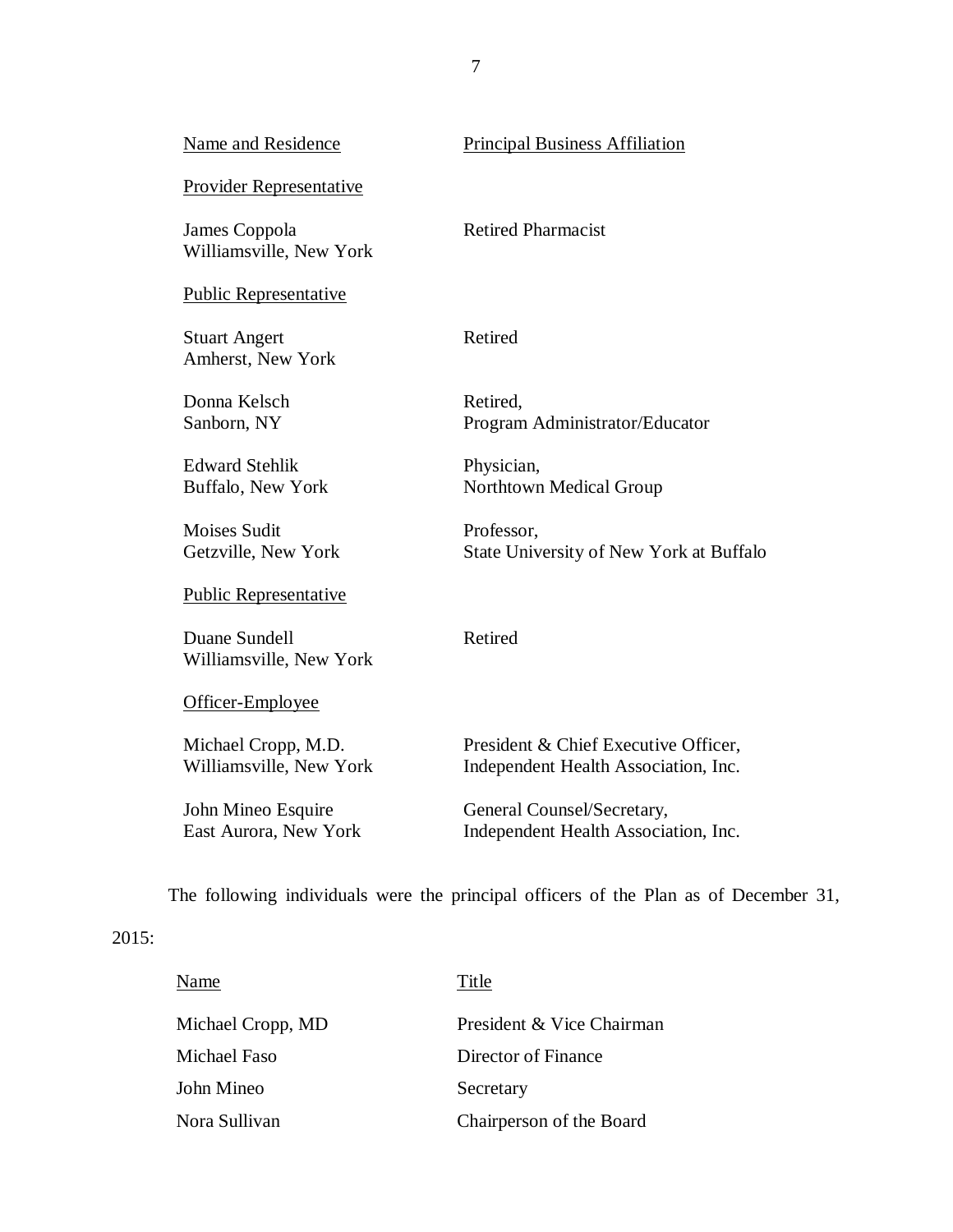The BOD held the following designated sub-committees as of December 31, 2015:

- I. Audit Committee
- II. Compensation Committee
- III. Finance Committee
- IV. Governance Committee
- V. Risk and Compliance Committee

 examination indicated that such meetings were generally well attended, with all directors attending at least one-half of the meetings for which they were eligible to attend. A review of the minutes of the Plan's BOD meetings held during the period under

Section  $4301(k)(1)$  of the New York Insurance Law states the following:

 "… The board of directors of such corporations may also include persons who are employees of such corporations and who also serve as officers of such corporations. …Not more than one-eighth of the directors of any such corporation shall be persons who are employees of such corporation and who also serve as officers of such corporation. Any person who is an officer of such corporation but not an employee of such corporation shall be considered under one of the other classifications of directors set forth in this section, as appropriate…"

 During the years 2011 through 2014 of the examination period, it was noted that the total number of IHBC's Board of Directors that were IHBC company employees-officers exceeded the statutory allowable maximum of one-eighth of the total number of Directors, which is a violation of Section 4301(k)(1) of the New York Insurance Law.

 Insurance Law and ensure that the total number of the Plan's directors comprising IHBC's "employees-officers" does not exceed the statutory maximum of one eighth of the Plan's total It is recommended that IHBC comply with Section  $4301(k)(1)$  of the New York BOD membership.

A similar recommendation was made in the prior report on examination.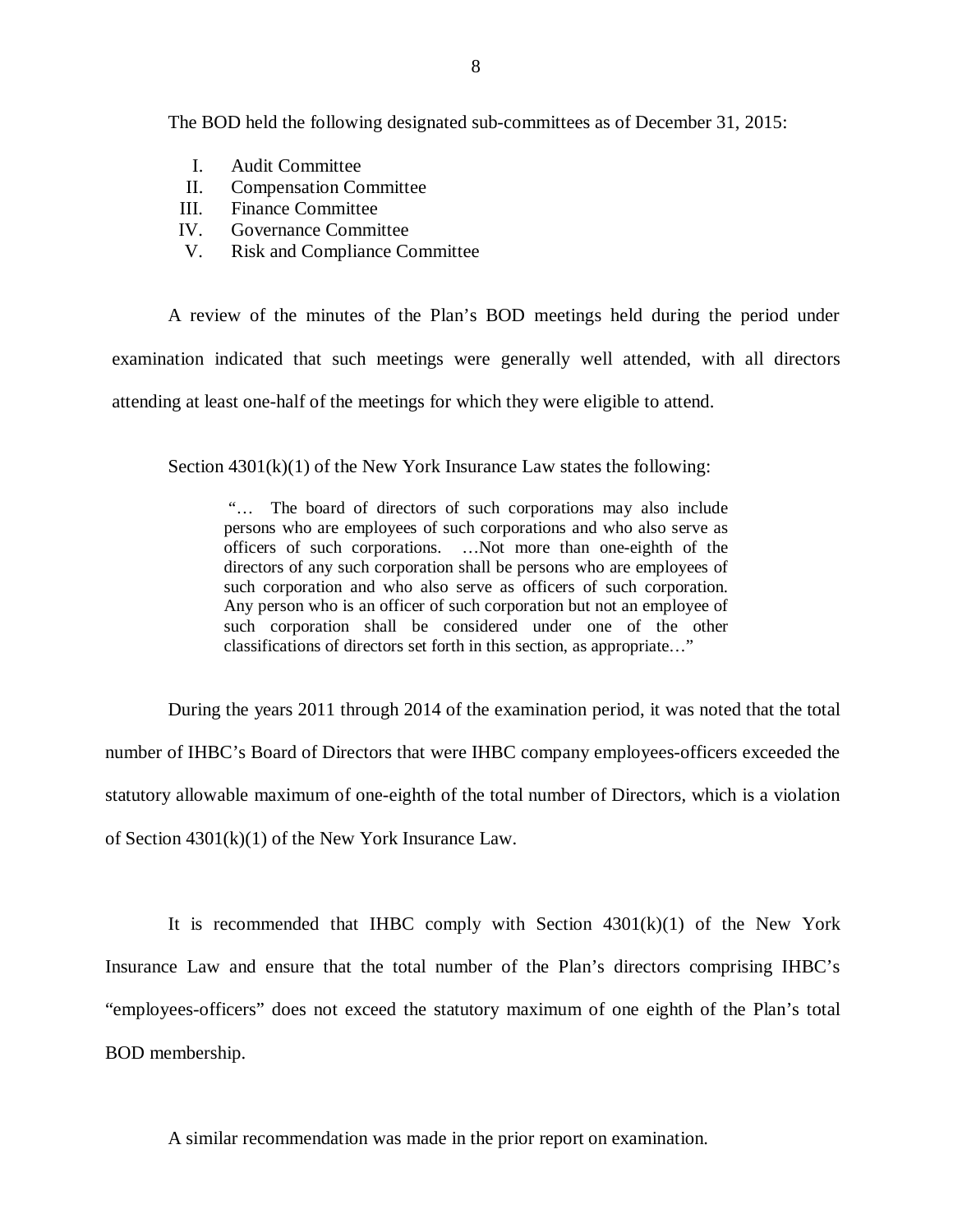Section 3.01(a) of IHBC's bylaws state in part the following:

 "Except for the initial Board of Directors appointed by the Incorporators of the Corporation, the Corporation shall have not less than thirteen and no more than nineteen members of the Board of Directors, the exact number to be determined by the Member of the Corporation."

As of IHBC's December 31, 2014 annual statement filing and its 2015 first and second

quarter statement filings, the Plan reported between 10 and 11 directors on the filed statements.

It is recommended that IHBC comply with its Board of Directors' bylaws and maintain a

minimum of thirteen elected Board members at all time.

Section 3.01(a) of IHBC's bylaws state the following

 "The Officers of the Corporation shall be a Chairperson, Vice-Chairperson, President, Secretary, Director of Finance, and such other Officers as the Board of Directors may from time to time elect or appoint. Any number of offices, except those of Chairperson and Secretary, may be held by the same person."

 Vice-Chairperson, President and Secretary served simultaneously as elected members of IHBC's Board of Directors during the examination period. In disclosing these dual corporate officers- directors on the jurat page of the financial statement filings, IHBC only reported such individuals under the "Officers" section of the jurat page, while excluding their names from the "Directors or Trustees" section on the jurat page. The examiner noted that the above mentioned corporate officers of the Chairperson,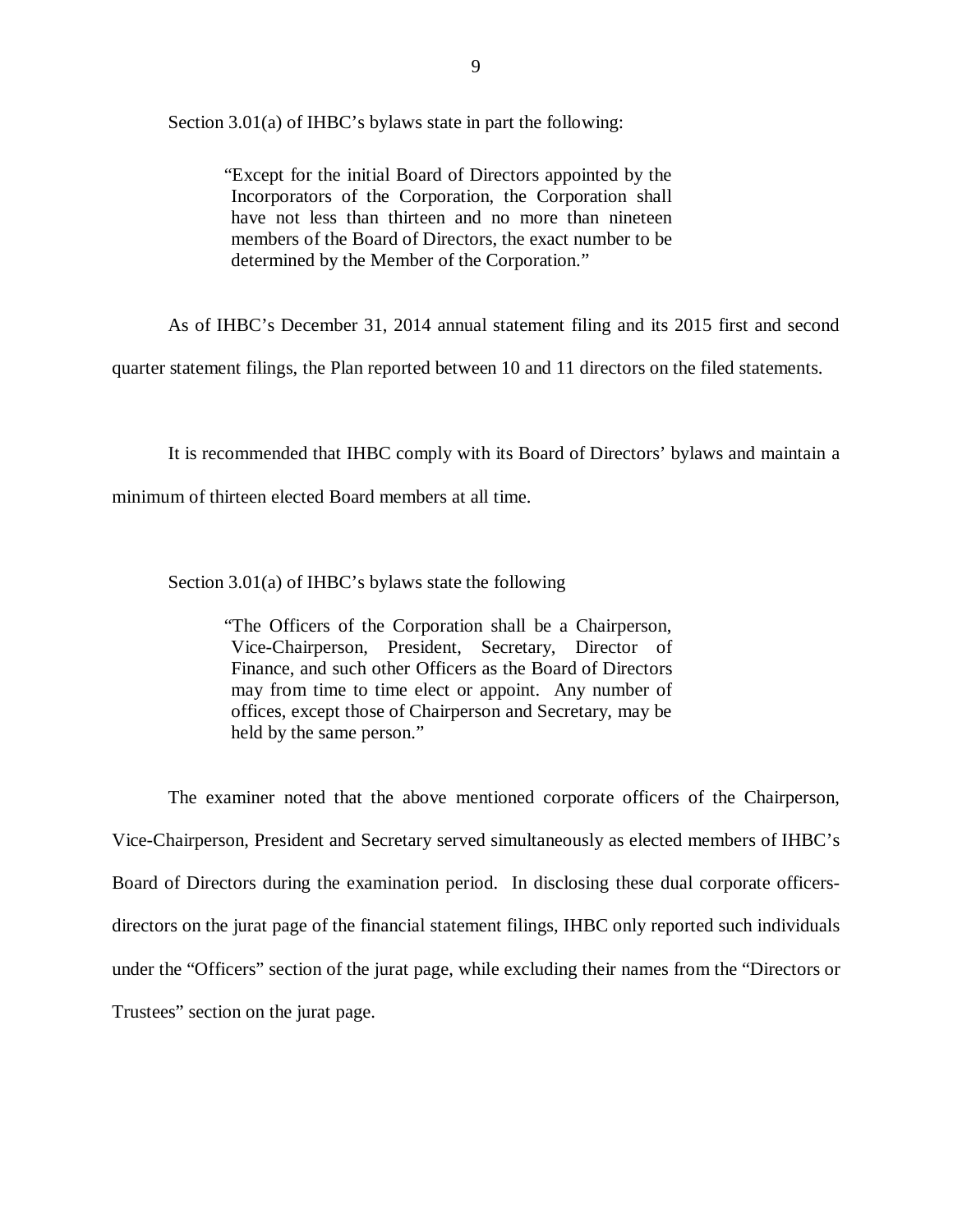directors listed in the financial statement filings does not reconcile with the minimum number of required directors stipulated in the Plan's by-laws. By not reporting these officer-directors as directors on the jurat page, the total number of

 Chairperson, Vice Chairperson, President and Secretary, report such directors additionally under the "Directors or Trustees" section of the jurat page of the Plan's financial statement filings with the Department. It is recommended that IHBC, relative to its corporate officers-directors that include the

A similar recommendation was made in the prior report on examination.

#### (ii). Internal Audit Department ("IAD") and Audit Committee Activities

 established Model Audit Rule ("MAR") practices as required pursuant to Insurance Regulation No. 118 (11 NYCRR Part 89). The Plan's internal audit function includes oversight from the Audit Committee and has a sufficiently documented repository of internal control policies and procedures which are maintained by the Plan's IAD. The Audit Committee consists of five members, of which three were non IHBC employee directors. As of December 31, 2015, IHBC had an effective Internal Audit function, including

 of the Plan that were identified by the examiner, the examiner chose a control reliance approach. This was based upon the assessment of the overall completeness and effectiveness of the Plan's documented managerial control policies and procedures that were implemented during the examination period. In selecting an examination approach to review key functional activities and accounts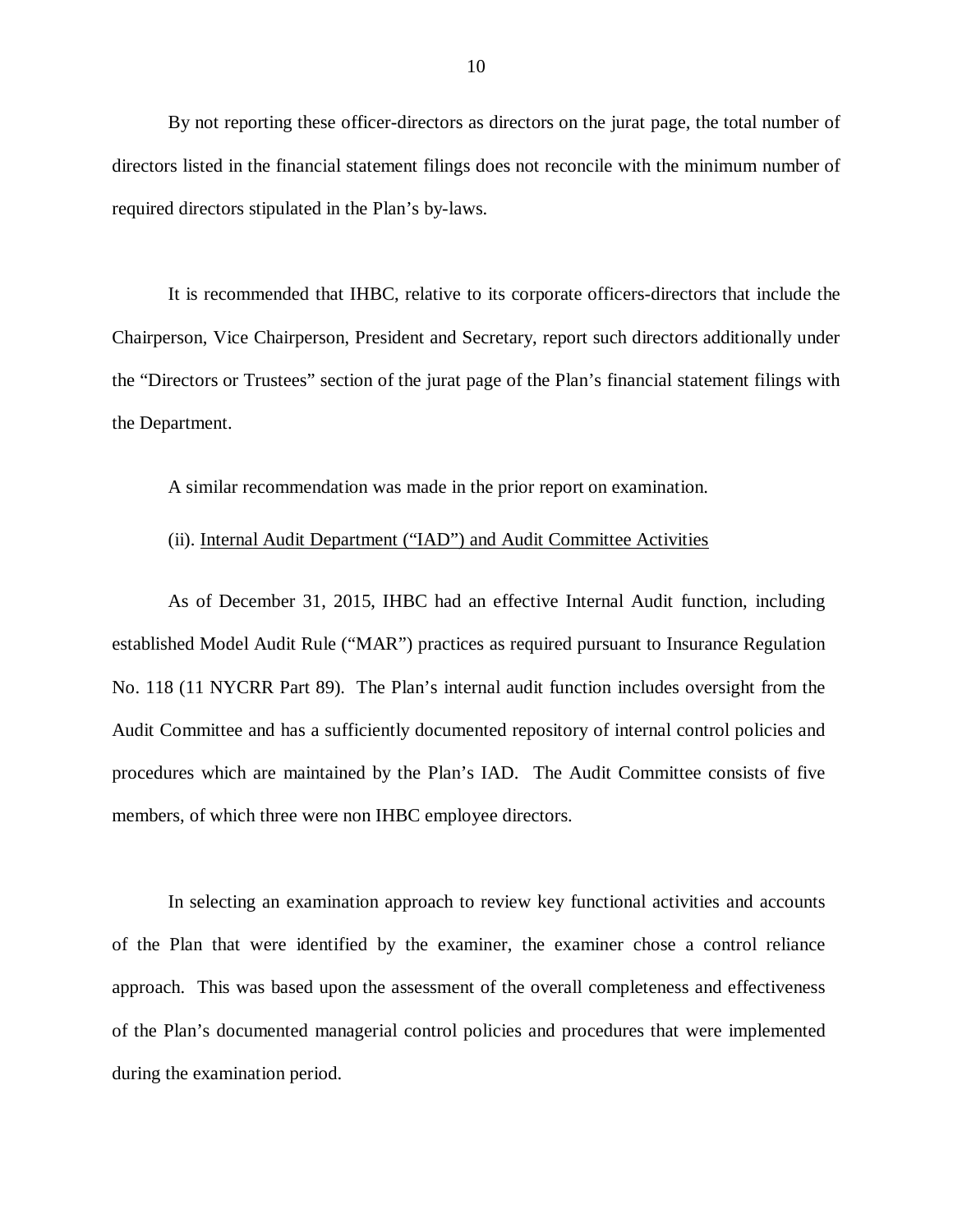requirement per the Independent Health Companies' Internal Audit Charter, apply to a quality assurance assessment review: The following best practice of the Institute of Internal Auditors ("IIA) and policy

#### a. The Quality Assurance and Improvement Program

The Institute of Internal Auditors ("IIA") Standard 1312-External Assessments states:

 "External assessments must be conducted at least once every five years by a qualified, independent assessor or assessment team from outside the organization."

 to the Chief Audit Executive ("CAE") and the IAD the following: The Plan's Internal Audit Charter, under the section titled "Responsibility", delegates

> "4. Establish a quality assurance program by which the CAE assures the operation of internal audit activities."

 There was no quality assurance assessment performed on IHBC's Internal Audit function by an external reviewer during the five-year period covered by this examination.

 Assessments and ensure that a quality assurance assessment by an external reviewer is performed on the Plan's IAD at least once every five years. It is recommended that IHBC comply with the IIA's Standard 1312–External

 that the IAD's quality assurance program, undergo an external review and assessment by a third- party reviewer at least once every five years. It is recommended that the Plan's existing Internal Audit Charter be revised to require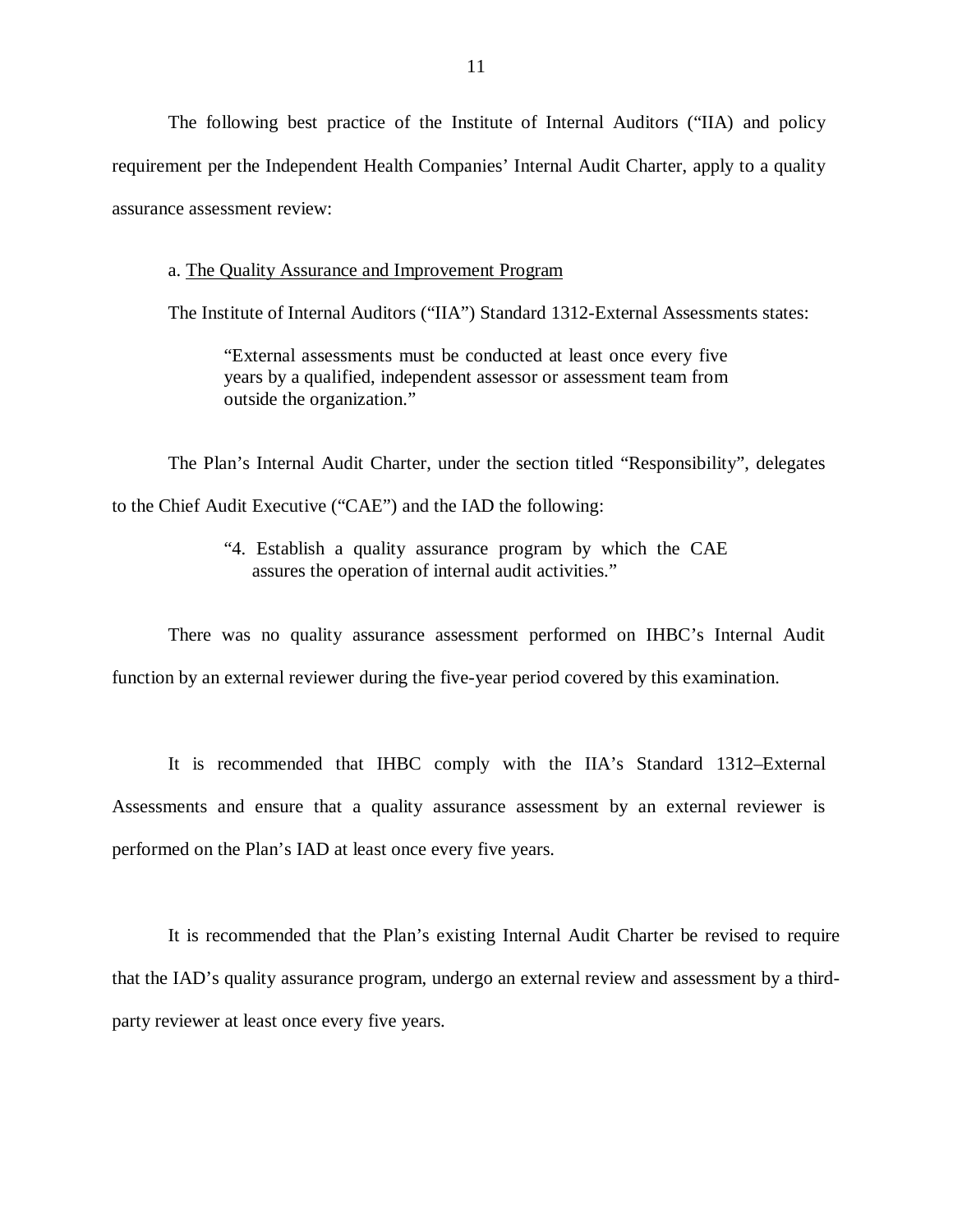section titled "Reporting Accountabilities": The Internal Audit Charter provides the following requirement, under the captioned

> "The manager of the activity or department receiving the internal audit report will respond to the Internal Audit within 10 business days, unless otherwise mutually agreed upon. This response will indicate what actions have been agreed with Internal Audit and are planned with regard to specific findings and recommendations in the internal audit report. Management will be held responsible for insuring that corrective action is taken and planned within a reasonable time period after a deficiency is reported. Internal Auditors will periodically review progress and provide executive management and the Audit Committee with status reports."

 IHBC's IAD failed to comply with its Internal Audit Charter when it did not (i) perform periodic follow-up reviews to ensure management's remediation of identified internal audit findings and recommendations and (ii) provide executive management and the Audit Committee with status report.

 perform periodic follow-up reviews with management to ensure that the IAD's findings and recommendations are properly addressed by management and (ii) provide the Plan's executive management and Audit Committee with periodic audit status update reports. It is recommended that the Plan's IAD comply with the Internal Audit Charter and (i)

c. Change in Audit Committee Membership

Section 89.12(e) of Insurance Regulation No. 118 (11 NYCRR 89) states the following:

 "The company shall submit written notification to the superintendent of the selection of its audit committee within 30 days of the effective date of this Part and within 30 days of any change in membership of the audit committee. The notice shall include a description of the reason for the change."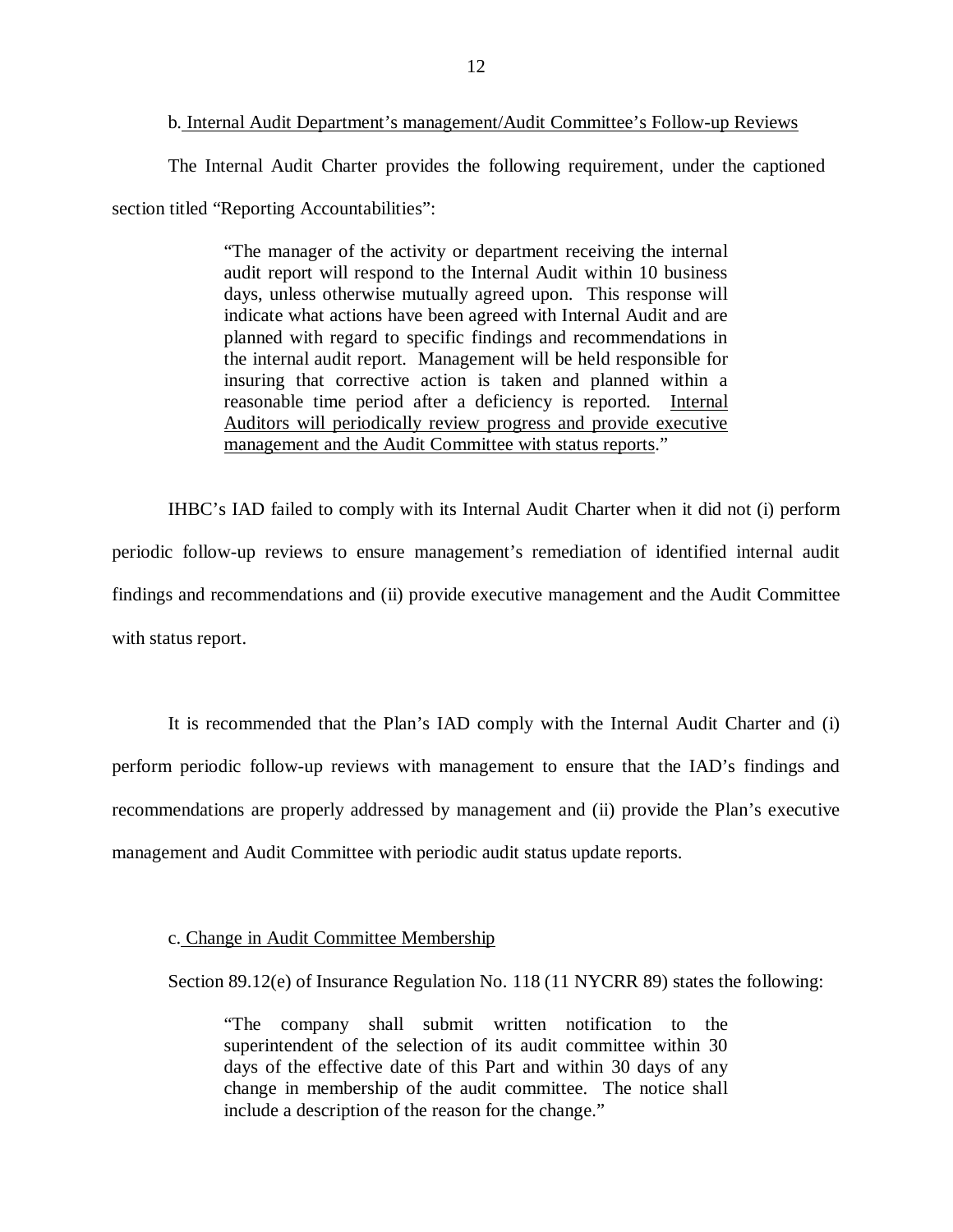<span id="page-14-0"></span> During the years 2015 and 2016, IHBC's Board of Directors implemented changes to the membership of the Audit Committee, but failed to notify the Department of Financial Services within 30 days following the date of changes, as required by Section 89.12(e) of Insurance Regulation No. 118.

 No. 118 and provide written notification to the Department of Financial Services relative to any membership change of the Plan's Audit Committee within thirty days of the date of change, including a statement detailing the reason for the change. It is recommended that IHBC comply with Section 89.12(e) of Insurance Regulation

#### B. Territory and Plan of Operation

 period, its health insurance business operated in the eight western New York State counties of Allegany, Cattaraugus, Chautauqua, Erie, Genesee, Niagara, Orleans and Wyoming. The Plan is licensed to write business only in New York State. During the examination

 During the examination period, IHBC provided comprehensive/major medical (hospital and medical), prescription drug, vision and dental benefits, under various health plans offered by IHBC, including provider service organization (PSO), preferred provider organizations (PPO), point of service (POS), traditional indemnity and individual direct payment plans. IHBC also marketed a Medicare Advantage Product Other Than Part D to qualifying members, pursuant to Title XVIII of the Social Security Act.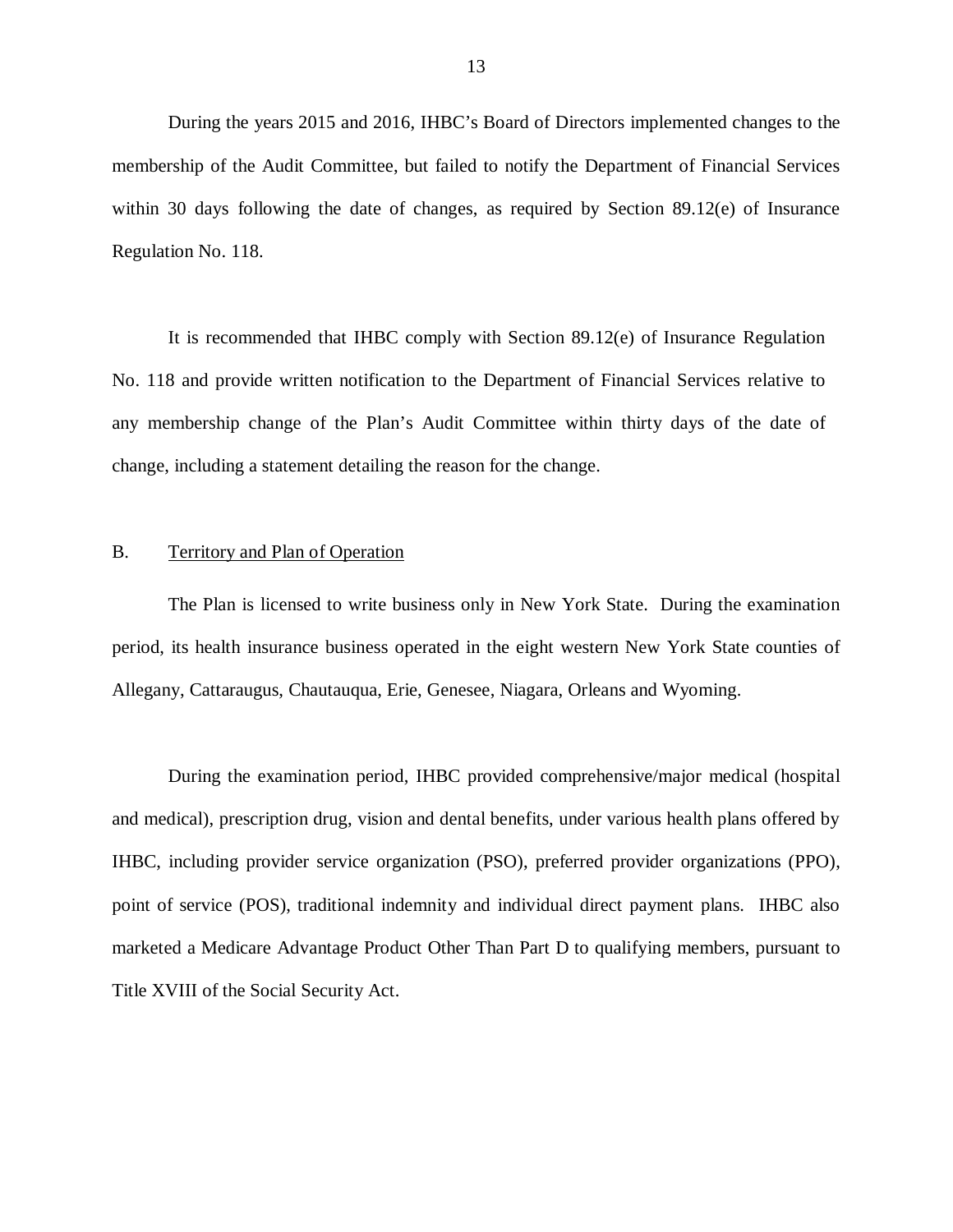enrollment between December 31, 2011 and December 31, 2015: The summary below reflects IHBC's total net annual premium income and member

| Year | Net Premium Income | Enrollment |
|------|--------------------|------------|
| 2011 | \$469,324,057      | 111,768    |
| 2012 | \$508,175,142      | 114,672    |
| 2013 | \$486,341,074      | 108,206    |
| 2014 | \$505,538,669      | 104,127    |
| 2015 | \$589,058,964      | 108,358    |

 2011 and 2015, compared to the 3.1% decrease in member enrollment during the corresponding period. Increases of 39% and 5%, respectively, in the large group (PSO) products and direct payments/group conversions were offset by a decrease of 13% in Medicare Advantage writings. These two products were mostly responsible for the annual premium growth between the years 2011 and 2015. and 2015. IHBC's total 2015 annual enrollment of 108,358 members comprised of 66% experience rated As noted above, the Plan's annual net premium writings increased 25.5% between the years

 large group, 29% small group and 5% direct payments. Of the total 31,247 enrolled small group members, 924 enrollees were "on-exchange" New York State of Health business and of the 5,246 individual direct payment members, 3,700 were enrolled on the exchange.

C. Reinsurance

 affiliate, Mason Insurance Company. The contract was terminated as of December 31, 2014. As of December 31, 2015, the Plan no longer ceded business to its Bermuda captive

 Simultaneous with the implementation of the federal Affordable Care Act ("ACA") and IHBC's participation in the "New York State of Health" Insurance Exchange ("NYSOH")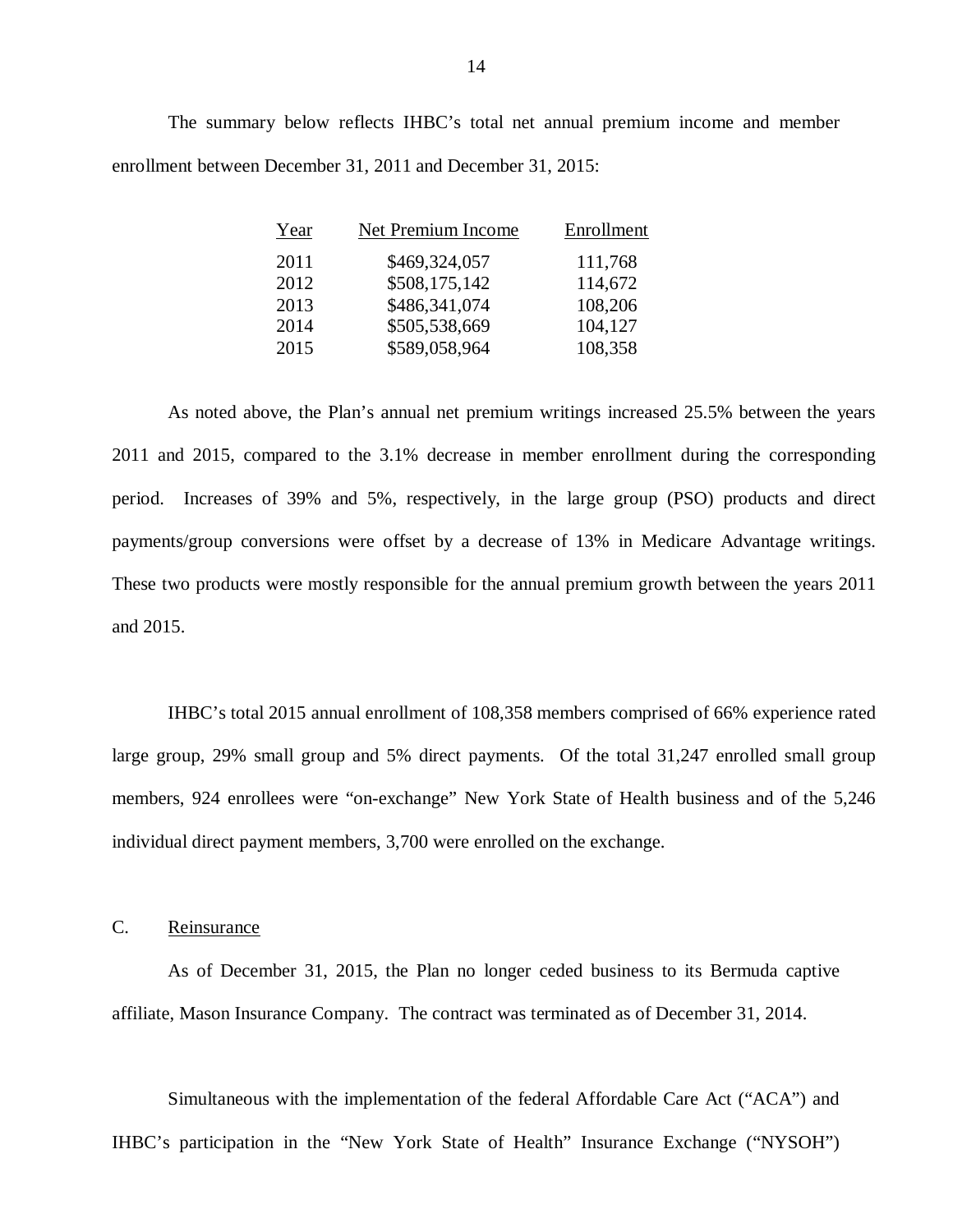effective January 1, 2014, the Plan derived reinsurance coverage under the ACA and New York State statutory pool programs as of December 31, 2015.

 estimated reinsurance recoverable from CMS of \$1,963,388 and \$1,999,999, respectively. CMS determined the recoverable amount due to IHBC for 2014 was \$2,866,729 and the 2015 amount due to IHBC was \$2,253,463. As of December 31, 2014 and 2015, IHBC reported in its annual statement filings an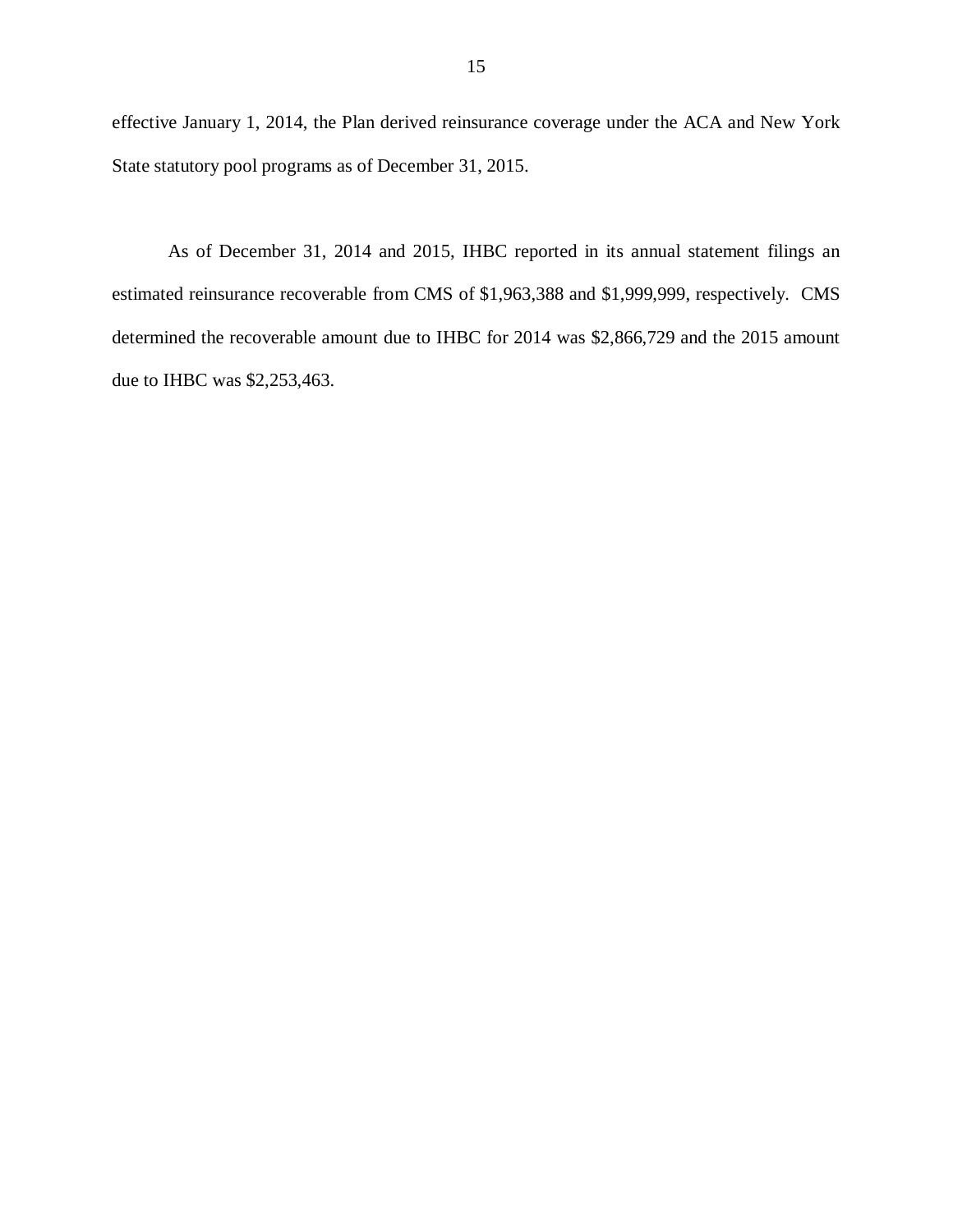#### D. Holding Company System

<span id="page-17-0"></span> Below is a chart of the members within IHA's holding company system as of December 31, 2015:



**Note**: The four entities listed underneath IHC are wholly owned by IHC.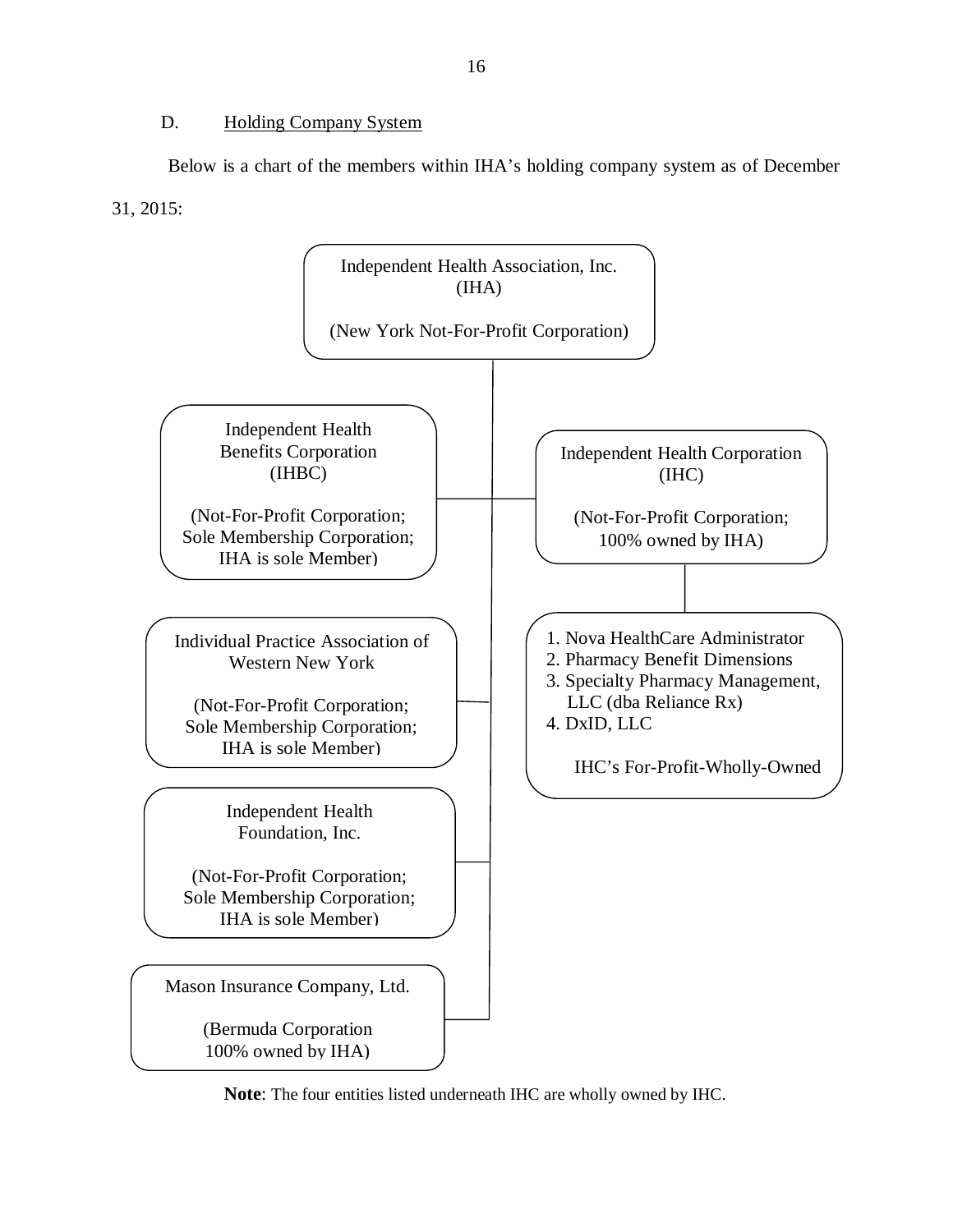Below is a description of the organizational structure and operating activities for select members within the holding company system:

(i). Independent Health Association, Inc. ("IHA")

 IHA is certified pursuant to Article 44 of the New York State Public Health Law. IHA, a not-for-profit HMO, is the ultimate parent within the holding company system. In addition to its delivery of healthcare services to the members within its authorized geographic operating area, IHA also provides various management and administrative services to its holding company members, including IHBC.

#### (ii). Independent Health Foundation (the "Foundation")

 The Foundation is a not-for-profit charitable foundation in which IHA is the sole member. The Foundation is exempt from income taxes under Section 501(c)(3) of the Internal Revenue Code, since it is operating as a Section 509(a)(3) Type 1 Supporting Organization. The Foundation is a community resource dedicated to improving the health and well-being of Western New York residents through health awareness, prevention, wellness, education and other programs focused on community priorities.

#### (iii). Independent Health Corporation ("IHC")

 IHC is a New York for-profit company and a wholly-owned subsidiary of IHA, which, together with its other directly owned subsidiaries, provides the following third party and affiliated administrative services: (i) self-funded administration service (ii) self-funded insurance funds (SFS), (iii) pharmacy benefit management service, (iv) flexible spending accounts, (v) contract printing services to IHA's affiliates, (vi) specialty pharmaceutical products, and (vii) consulting services for Medicare Advantage and Program All-Inclusive Care for the Elderly ("PACE") plans. IHC also owns and maintains a provider network of participating hospitals, physicians and ancillary providers (IHC Network).

#### (iv). Nova Healthcare Administrators, Inc. ("Nova")

 Nova is a direct and wholly-owned subsidiary of IHC. The entity administers health services that are covered under the self-funded benefit plans sponsored by employer groups, unions and insurers and their associated members and/or plan participants.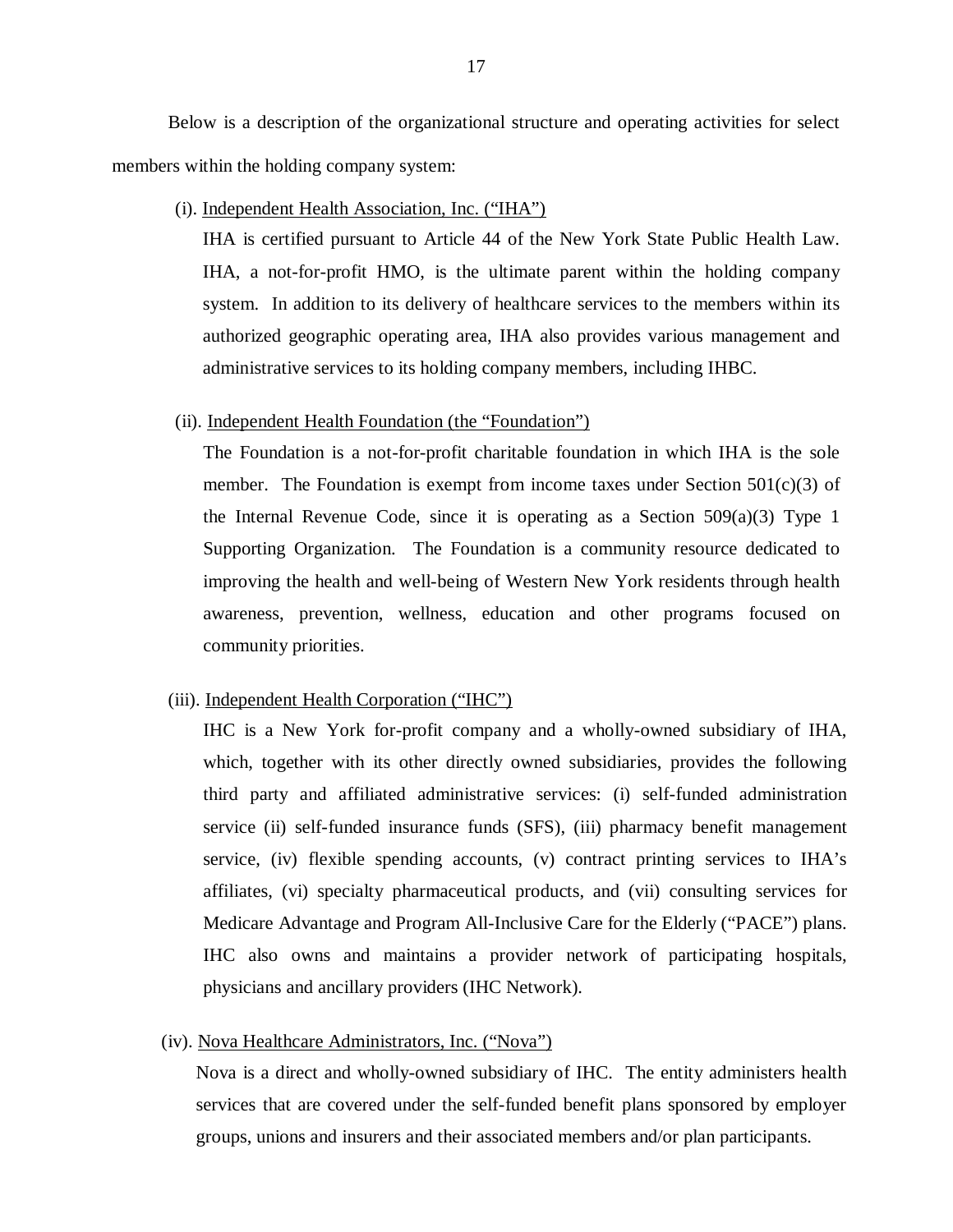(v). Independent Health's Pharmacy Benefit Dimensions, LLC ("PBD")

 PBD is a direct and wholly-owned subsidiary of IHC which provides pharmacy benefits management services to employers and other entities, including health service companies, health insurers and health maintenance organizations.

(vi). Specialty Pharmacy Management, LLC ("dba Reliance Rx")

 Special RX is a direct and wholly-owned subsidiary of IHC which provides high cost specialty drugs to members of IHA, IHBC and IHC's/Nova's self-insured groups.

#### (vii). DxID LLP ("DxID")

 DxID, a direct and wholly-owned subsidiary of IHC, is a single member disregarded limited liability company, which is organized under Section 204 of the New York State Limited Liability Company Law. The Company primarily provides consulting services for Medicare reimbursement related to Medicare Advantage and PACE plans throughout the United States.

#### (viii). Mason Insurance Company, Ltd. of Bermuda ("Mason")

 Mason, a Bermuda based captive insurance company, is a wholly-owned subsidiary of IHA and a non-authorized New York reinsurer. It provided reinsurance under contracts with IHBC during the examination period. At the end of 2013, IHBC ceased reinsuring business with Mason, which is currently a shell company.

IHBC held the following inter-company agreements as of December 31, 2015:

## (i). Administrative Services Agreement with IHA originally effective January 1, 2013 and subsequently amended to be effective November 17, 2015

 The original agreement was approved by the Department effective March 19, 2013 and an amended agreement was approved on November 17, 2015. The agreement calls for IHA to provide IHBC with the following consultative and administrative services, including IHBC's Medical Prescription Plan and Employer Group Waiver Plan: (a) financial, (b) legal, (c) internal operations, (d) management information services, (e) marketing consultation, (f) development, revision and refinement of: health care services, products, systems, policies, procedures and software support, to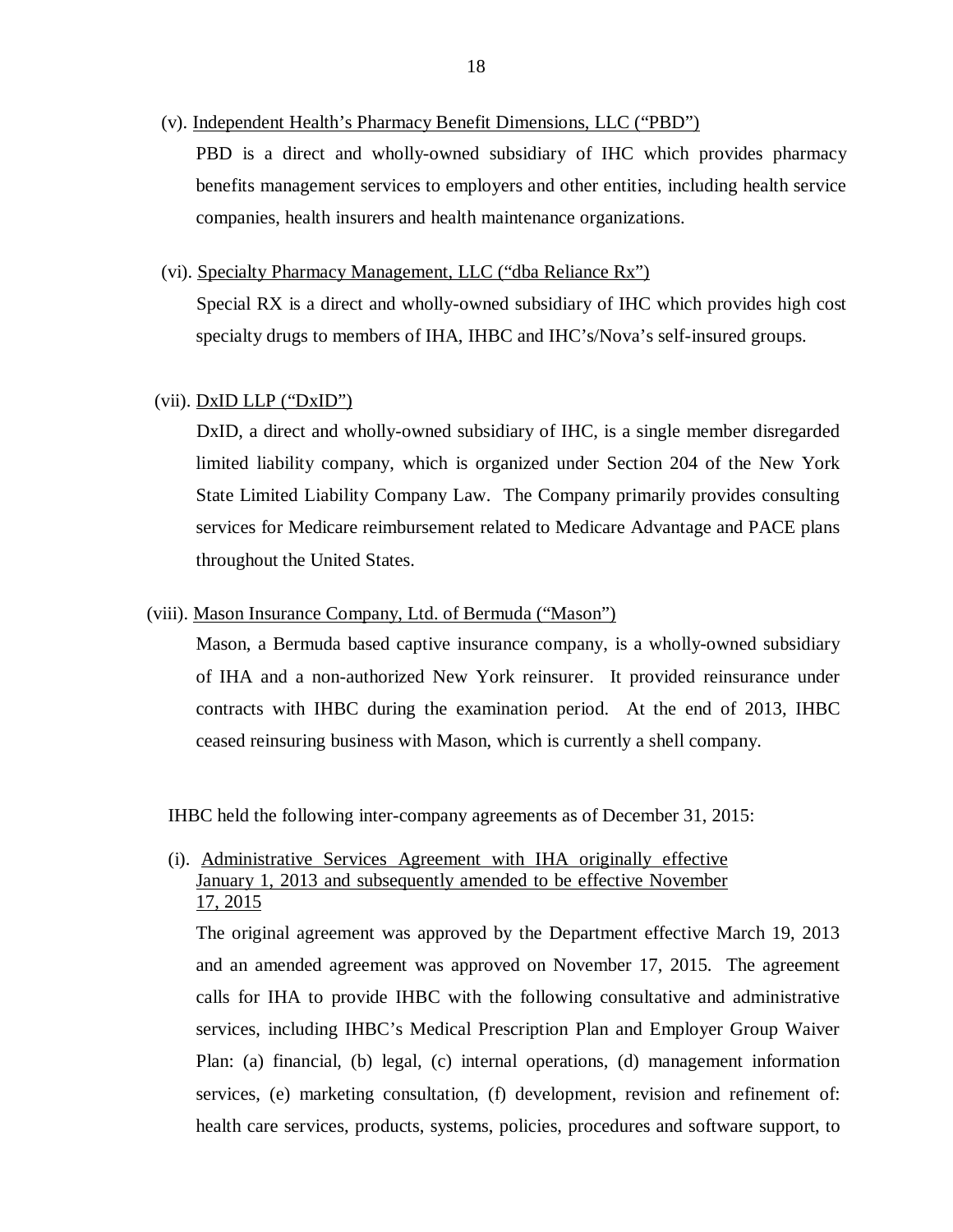enhance the business of IHBC and (g) such other services as IHBC may from time-to-time request.

#### (ii). **IHC Administrative Services Agreement effective January 1, 2013**

 The captioned was approved by the Department effective March 19, 2013. It calls for IHC to provide IHBC and/or the Plan's membership with consultative and administrative services in connection with the administration and issuance of debit cards to IHBC membership, access to IHC's provider networks, and such other services as needed by IHBC and its membership from time-to-time.

## (iii). Nova Administrative Services Agreement, Inc. effective January 1, 2014

 The captioned agreement was for a 12-month term that commenced January 1, 2014 to December 31, 2014 and thereafter renews automatically until December 31, 2018. The agreement calls for Nova to provide IHBC with (a) access to Nova's provider network for IHBC's participants receiving health benefits through IHBC plans maintained and offered by IHBC, (b) debit card administration, and co-pay reimbursement claims processing and (c) other services as required by IHBC.

## (iv). Independent Health's Pharmacy Benefit Dimensions, LLC ("PBD") Administrative Services Agreement effective December 30, 2013 and as last amended effective January 1, 2015

 The initial agreement was approved by the Department effective June 12, 2014 and an amended agreement was approved effective November 17, 2015. The agreement calls for PBD to provide IHBC with the following pharmacy benefits management services (a) members' eligibility and enrollment files processing, (b) claim payments, (c) EOBs issuance, (d) administration and processing of rebate contracts, (e) Quality Assurance and auditing services of IHBC's claim payments functions and (f) other administrative functions and services.

# (v). DxID, LLC ("DxID") Administrative Service Agreement effective January 1, 2014 The captioned agreement, which was approved by the Department on March 19, 2014, was effective from January 1, 2014 to December 31, 2014. The agreement renews automatically until December 31, 2018 and provides IHBC with the following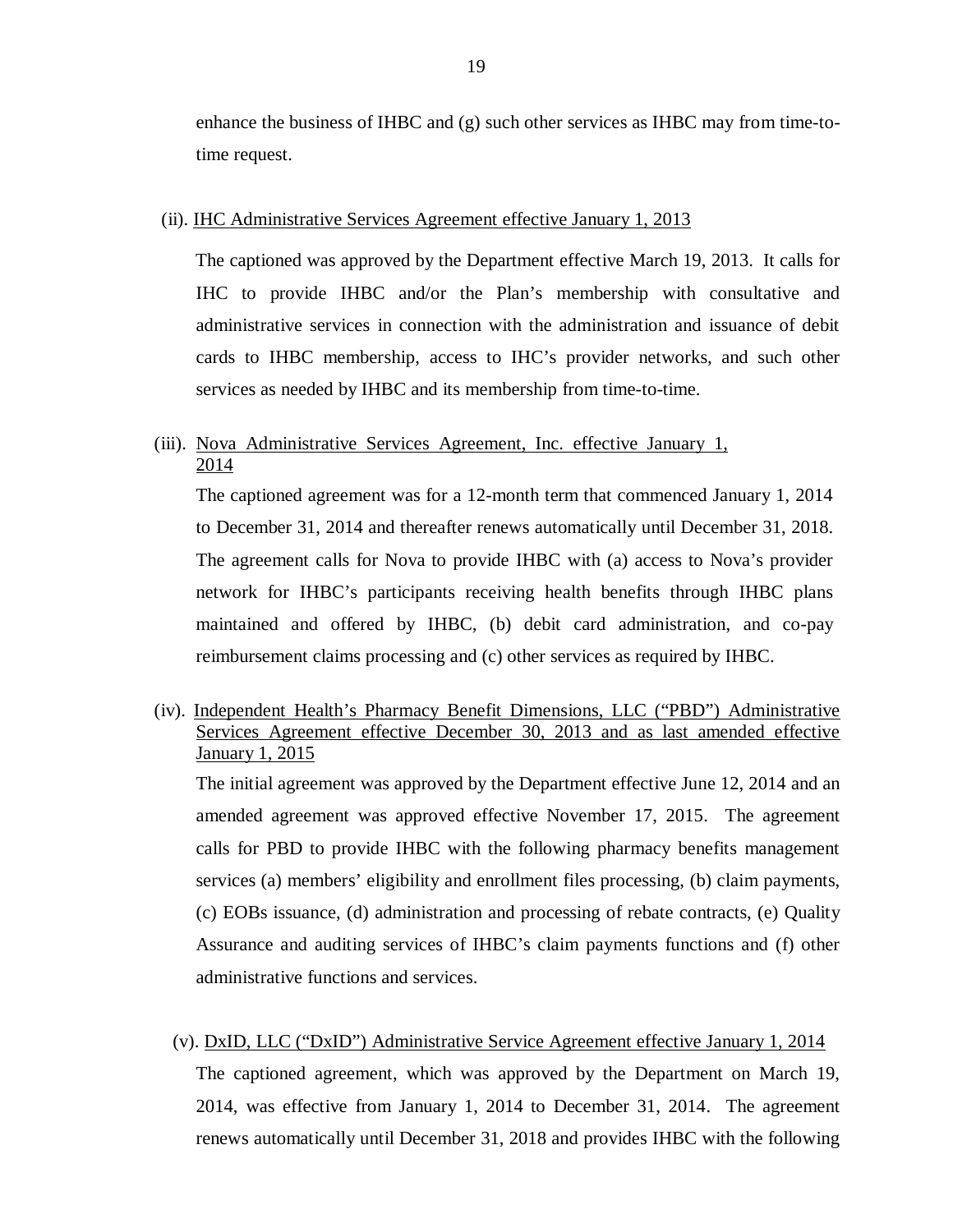functions: (a) consulting services relative to Medicare reimbursement on IHBC's Medicare Advantage plans and (b) such other services as required by IHBC.

Section 1505(d)(3) of the New York Insurance Law states in part the following:

 "The following transactions between a domestic controlled insurer and any person in its holding company system may not be entered into unless the insurer has notified the superintendent in writing of its intention to enter into any such transaction at least thirty days prior thereto, or such shorter period as he may permit, and he has not disapproved it within such period:...

 (3) rendering of services on a regular or systematic basis;…"

Based on the IHBC intercompany administrative services agreements listed below, it was

noted that the Plan submitted such agreements with the Department subsequent to their effective

dates:

| IHBC's Affiliated Agreement with:     | Agreement's<br><b>Effective Date</b> | Agreement's<br>Submission<br>Date | DFS's<br>Approval<br>Date |
|---------------------------------------|--------------------------------------|-----------------------------------|---------------------------|
| <b>Independent Health Association</b> | 01/01/2013                           | 02/27/2013                        | 03/19/2013                |
| <b>Independent Health Corporation</b> | 01/01/2013                           | 02/27/2013                        | 03/19/2013                |
| Independent Health Association, Inc.  | 01/01/2014                           | 10/14/2014                        | 12/30/2014                |
| Nova Healthcare Administrators, Inc.  | 01/01/2014                           | 10/14/2014                        | 12/30/2014                |

 Insurance Law and submit all intercompany agreements at least thirty days prior to the date in which such agreements take effect. It is recommended that IHBC comply with Section 1505(d)(3) of the New York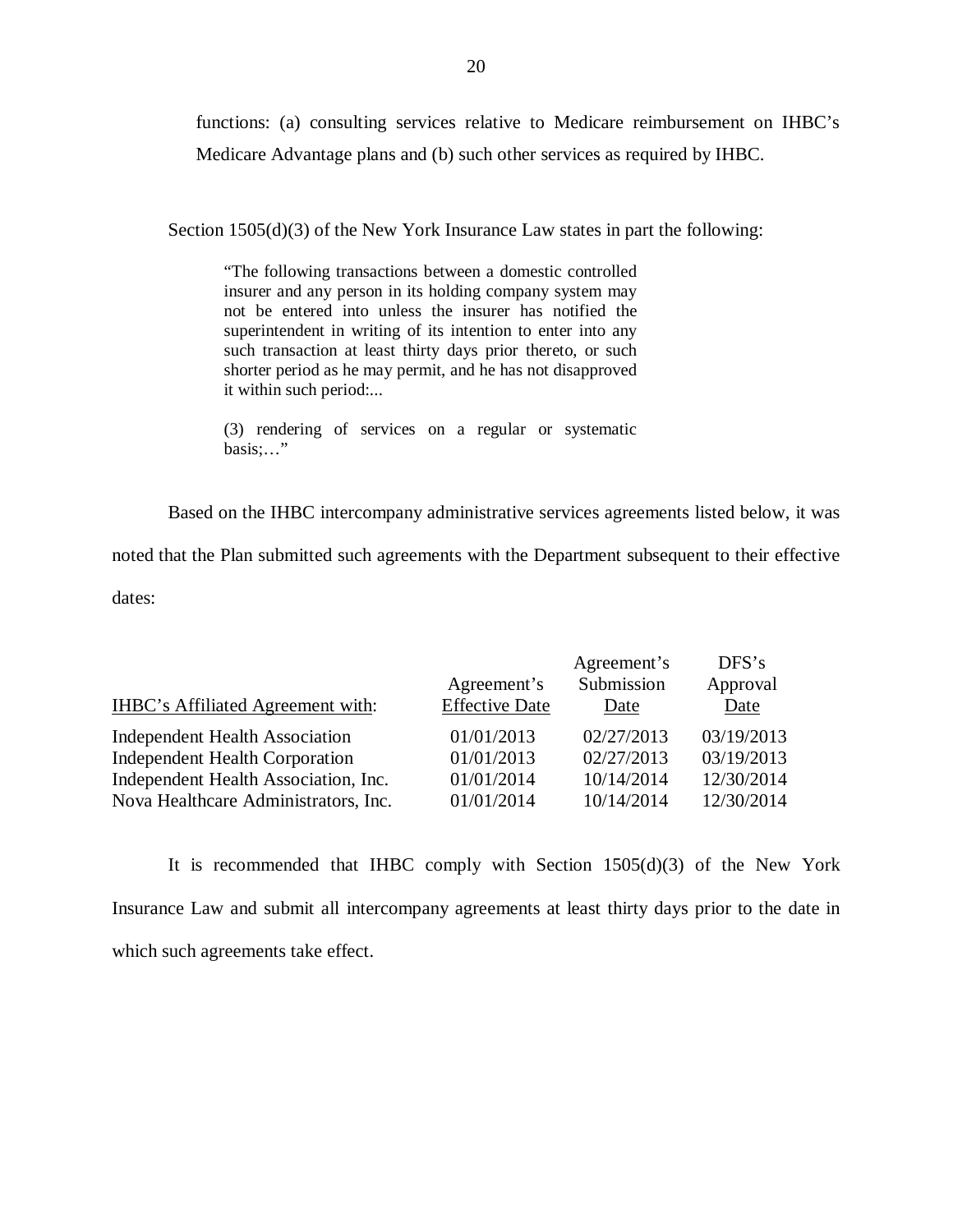E. Significant Operating Ratios

 During the period under examination, the Plan reported the following significant operating ratios on the basis of earned premiums to incurred claims, claims adjustment expenses and general administrative expenses reported for the five-year period of 2011 through 2015:

| Account                                     | Amount          | Ratio  |
|---------------------------------------------|-----------------|--------|
| Claims incurred                             | \$2,182,592,608 | 85.5%  |
| Claims adjustment expenses incurred         | 79,972,456      | 3.1%   |
| General expenses incurred                   | 283,989,186     | 11.2%  |
| Increase for reserve for $A \& H$ contracts | 390,000         | $0\%$  |
| Net underwriting gain                       | 5,649,258       | .2%    |
| Premiums earned                             | \$2,552,593,508 | 100.00 |

 experience rated business with a 587.5% underwriting gain ratio during the examination period, which was offset, in part, by a (445.5%) underwriting loss ratio in IHBC's small group business over the five-year examination period of 2011 through 2015. The above net underwriting gain resulted mainly from the Plan's large group

 As of December 31, 2015, the Plan reported total adjusted capital and authorized control level risk-based capital in the amounts of \$107,032,609 and \$20,479,360, respectively, which resulted in a Risk Based Capital ratio of 523%. Such RBC ratio is in excess of any action levels.

#### F. Accounts and Records

 heading, details the following requirements: The 2016 Health Annual Instructions, page 2, paragraph 2 under the "Actuarial Opinion"

> "If an actuary who was the appointed actuary is replaced, the insurer shall within five business days notify the insurance department of the state of domicile of this event. The insurer shall also furnish the domiciliary commissioner with a separate letter within 10 business days of the notification stating whether in the 24 months preceding such event there were any disagreements with the former appointed actuary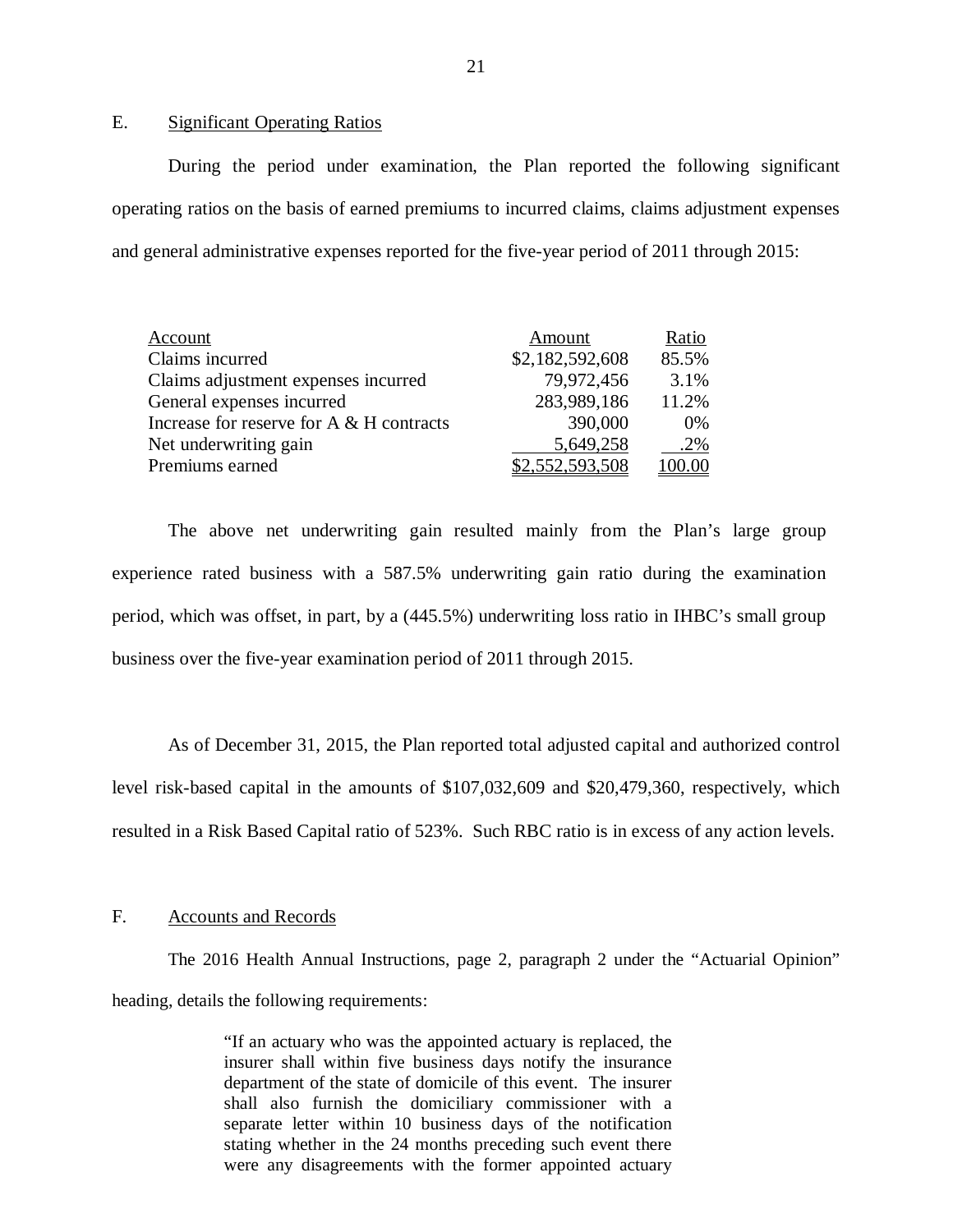<span id="page-23-0"></span> regarding the content of the opinion on matters of the risk of material adverse deviation, required disclosures, scopes, procedure, or data quality. The disagreements required to be reported in response to this paragraph include both those resolved to the former actuary's satisfaction and those not resolved to the former actuary's satisfaction. The insurer shall also in writing request such former actuary to furnish a letter addressed to the insurer stating whether the actuary agrees with the statements contained in the insurer's letter and, if not, stating the reasons he does not agree; and the insurer shall furnish such responsive letter from the former actuary to the domiciliary commissioner together with its own."

 IHBC replaced its actuary in February 2015 with a newly appointed actuary without providing the Department with the requisite notification and other pertinent written communications, as required relative to the replacing of the Plan's actuary.

 when replacing IHBC actuaries, by providing the Department with (i) notification of the Plan's replacement of its actuaries and (ii) attestations from the former actuaries regarding any disagreements within the preceding twenty-four months, with the Plan's management, on actuarial It is recommended that IHBC comply with the NAIC Health Annual Statement Instructions related matters.

#### G. Medical Loss Ratio ("MLR") Review

 2015. The ACA requires insurers to spend a minimum percentage of premium dollars on medical services and to submit an annual MLR report with this information. The Department reviewed the components of the MLR Report filings by utilizing the MLR Procedures Spreadsheet provided by the Center for Consumer Information and Insurance Oversight to review and test, as deemed appropriate, the following items in accordance with 45 CFR Part 158: The captioned comprised a review of the Plan's MLR Report filing as of December 31,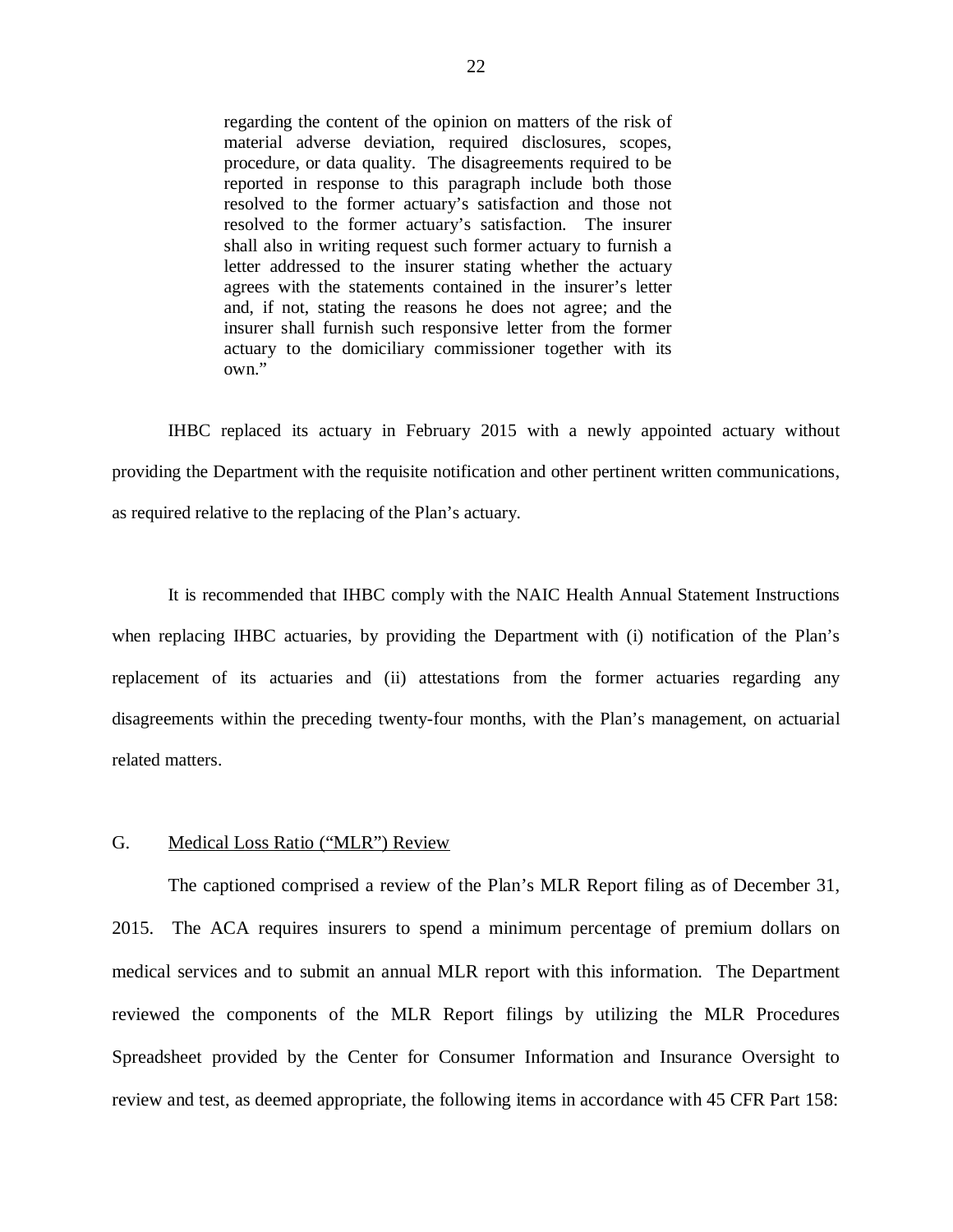- <span id="page-24-0"></span> Validity of the data regarding expenses and premiums that the issuer reported to the Secretary of Health and Human Services, including the appropriateness of the allocations of expenses used in such reporting;
- Whether the activities associated with the issuer's reported expenditures for quality improvement activities met the definition of such activities;
- The accuracy of rebate calculations, and the timeliness and accuracy of rebate payments, as applicable.

 The Department's review did not reveal any exceptions or findings that requires additional disclosure.

#### **3. FINANCIAL STATEMENTS**

 2015, as reported in the Plan's 2015 filed annual statement, a condensed summary of operations and a reconciliation of the surplus account for each of the years under review. The examiner's review of a sample of transactions did not reveal any differences which materially affected the Plan's financial condition as presented in the December 31, 2015 filed annual statement. The following statements show the assets, liabilities and surplus as of December 31,

#### Independent Accountants:

 statements of financial condition as of December 31 for each of the years in the examination period, and the related statements of operations, surplus, and cash flows for the year then ended. The firm D&T was retained by the Plan to audit IHBC's combined statutory basis

 D&T concluded that the statutory financial statements presented fairly, in all material respects, the financial position of the Plan at the respective audit dates. Balances reported in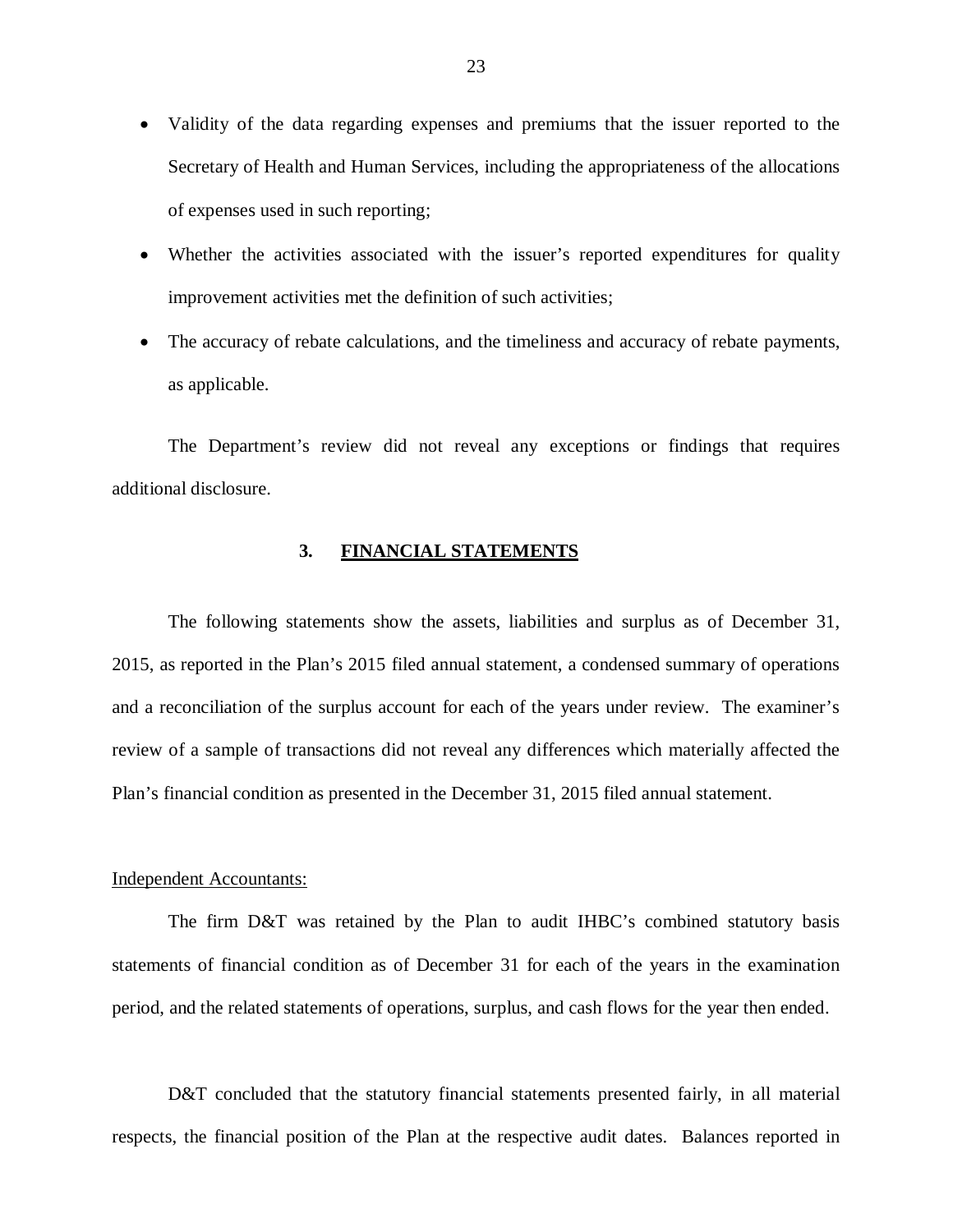these audited financial statements were reconciled to the corresponding years' annual statements with no discrepancies noted.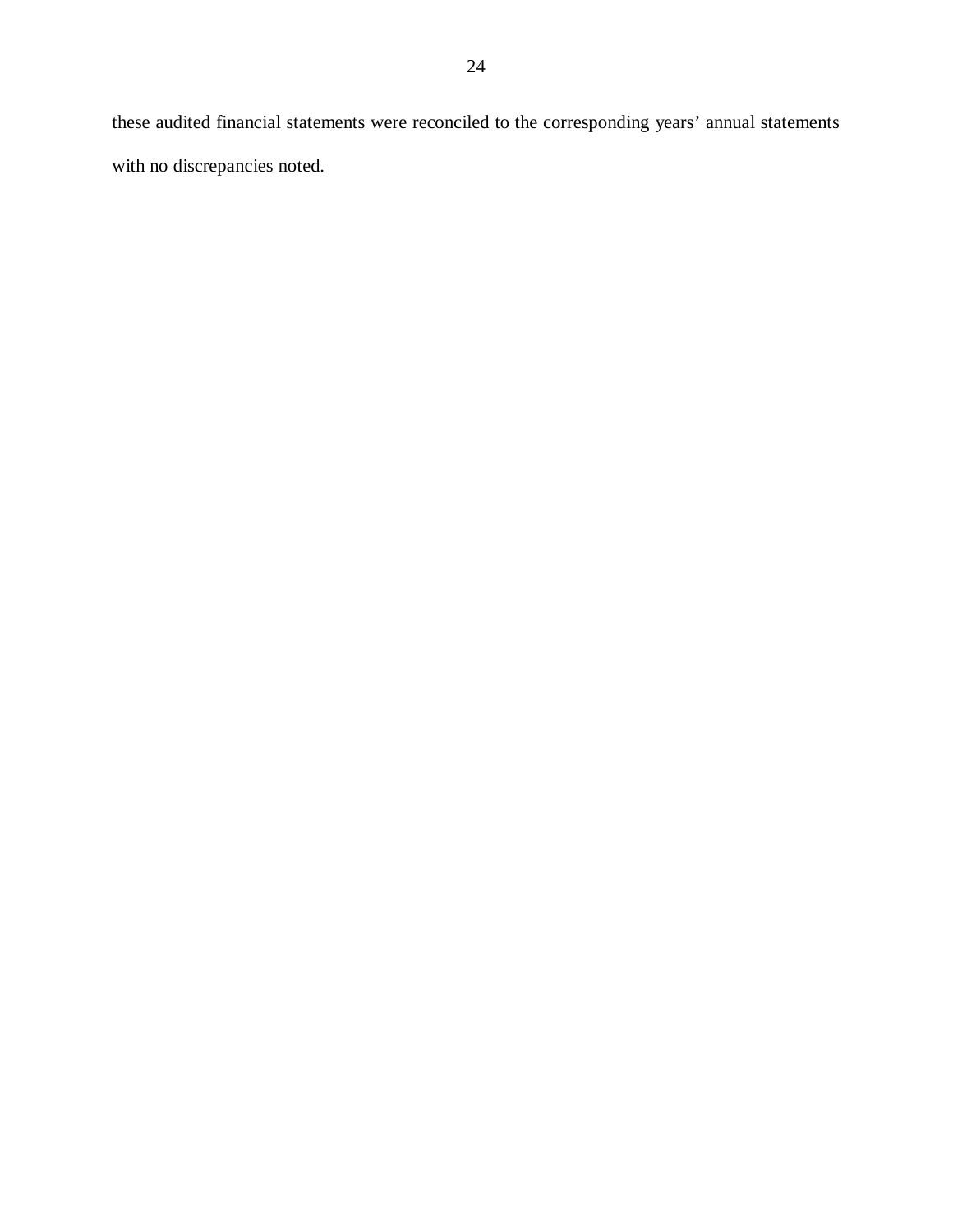#### <span id="page-26-0"></span>A. Balance Sheet

 The following shows the assets, liabilities and surplus as determined by this examination as of December 31, 2015. This statement is the same as the balance sheet reported by the Plan in its filed annual statement as of December 31, 2015:

| Assets                                                                | Amount         |
|-----------------------------------------------------------------------|----------------|
| <b>Bonds</b>                                                          | \$65,392,088   |
| Cash, cash equivalents $\&$ short-term investments                    | 18,172,403     |
| Investment income due and accrued                                     | 696,944        |
| Uncollected premiums and agents' balances in the course of collection | 12,930,880     |
| Accrued retrospective premiums                                        | 10,796,363     |
| Amounts recoverable from reinsurers                                   | 1,999,999      |
| Amounts receivable related to uninsured plans                         | 990,422        |
| Net deferred tax asset                                                | 2,387,369      |
| Receivables from parents, subsidiaries and affiliates                 | 156,771,030    |
| Healthcare and other amounts receivable                               | 44,352         |
| <b>Total assets</b>                                                   | \$270,181,850  |
| Liabilities                                                           |                |
| Claims unpaid                                                         | \$36,304,937   |
| Unpaid claims adjustment expenses                                     | 1,650,000      |
| Aggregate health policy reserves                                      | 902,573        |
| Premiums received in advance                                          | 5,774,238      |
| General expenses due and accrued                                      | 12,215,153     |
| Ceded reinsurance premiums payable                                    | 124,937        |
| Amounts due to parent, subsidiary and affiliates                      | 106, 177, 403  |
| <b>Total liabilities</b>                                              | \$163,149,241  |
| <b>Capital and Surplus</b>                                            |                |
| Aggregate write-ins for special surplus funds                         | \$9,200,000    |
| Gross paid-in & contributed surplus                                   | 100,000,000    |
| Aggregate write-ins for other than special surplus funds              | 73,632,370     |
| Unassigned funds (surplus)                                            | (75, 799, 761) |
| Total capital and surplus                                             | \$107,032,609  |
| Total liabilities, capital and surplus                                | \$270,181,850  |

*Note* 

 *The Internal Revenue Service has not audited the Plan. The examiner is unaware of any potential exposure of the Plan to any tax assessment and no liability has been established herein relative to any such contingency.*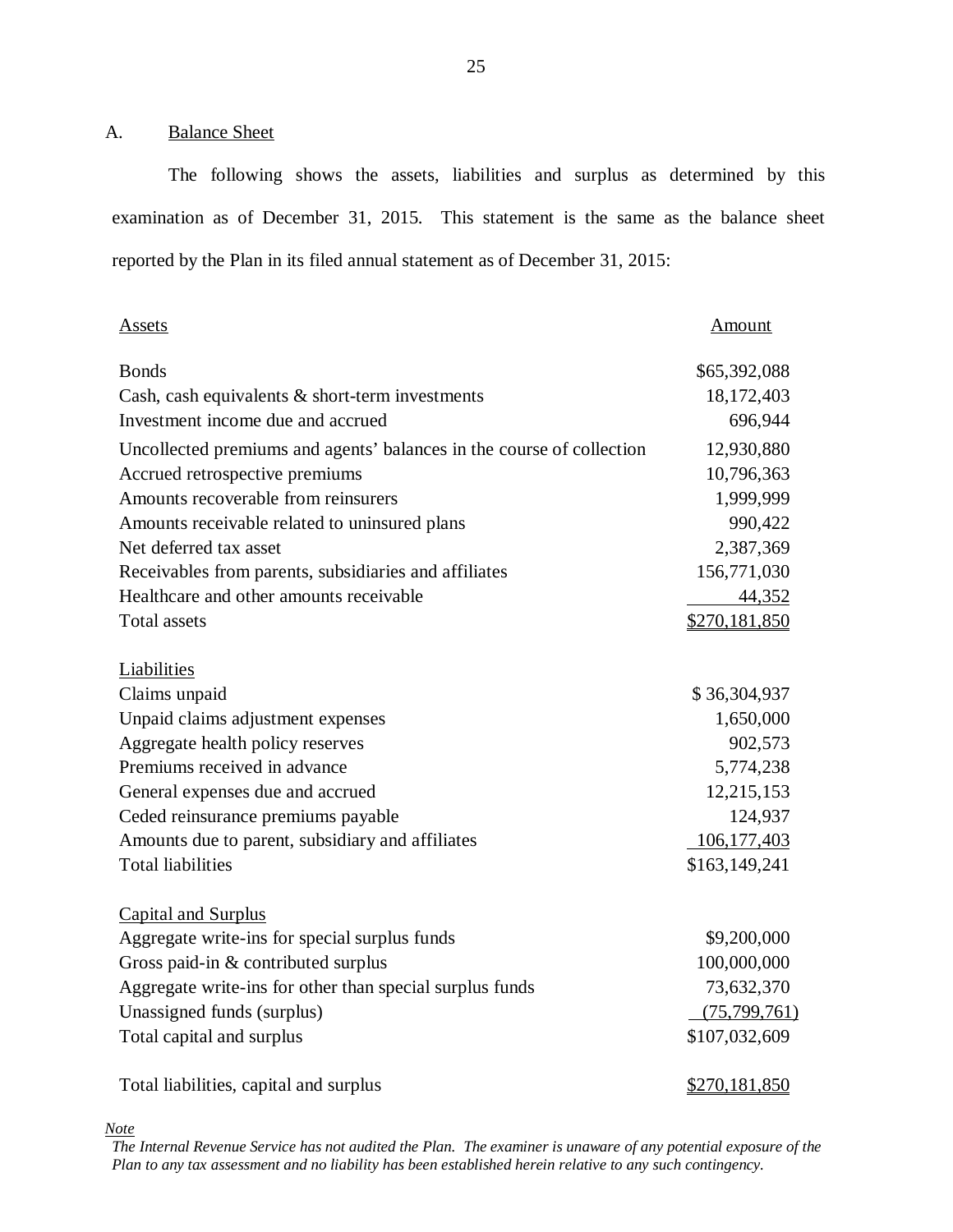#### B. Statement of Revenue and Expenses and Capital and Surplus

Surplus increased \$7,359,453 during the five-year examination period, January 1, 2011

through December 31, 2015 detailed as follows:

#### Net premium income  $$2,552,593,508$

## Expenses:

| Hospital/ medical benefits                                                       | \$1,584,225,618 |               |                      |
|----------------------------------------------------------------------------------|-----------------|---------------|----------------------|
| Other professional services                                                      | 29,823,960      |               |                      |
| Prescription drugs                                                               | 386,599,457     |               |                      |
| Aggregate write-ins for other hospital and medical                               | 87,244,168      |               |                      |
| Emergency room and out-of-area                                                   | 72,465,957      |               |                      |
| Incentive pool, withhold adjustments and bonus amounts                           | 37,085,331      |               |                      |
| Subtotal                                                                         | \$2,197,444,491 |               |                      |
| Less: Net reinsurance recoveries                                                 | 14,851,883      |               |                      |
| Total hospital and medical                                                       | \$2,182,592,608 |               |                      |
| Claims adjustment expenses, including \$60,244,398                               |                 |               |                      |
| cost containment expenses                                                        | 79,972,456      |               |                      |
| General administrative expenses                                                  | 283,989,186     |               |                      |
| Increase in reserves for life and accident contracts                             | 390,000         |               |                      |
| Total underwriting deductions                                                    |                 |               | <u>2,546,944,250</u> |
| Net underwriting gain                                                            |                 | \$            | 5,649,258            |
| Net investment income earned                                                     | 7,834,233       |               |                      |
| Net realized capital losses                                                      | 3,962           |               |                      |
| Net investment gains                                                             |                 |               | \$7,838,195          |
| Net losses from agents or premium balances                                       |                 |               | (255,048)            |
| Aggregate write-ins for other expenses                                           |                 |               | (195,202)            |
| Net income, after capital gains tax and before all other<br>federal income taxes |                 |               |                      |
|                                                                                  |                 |               | 13,037,203           |
| Less: Federal income taxes incurred                                              |                 |               | 8,923,583            |
| Net income                                                                       |                 | $\mathcal{L}$ | 4,113,620            |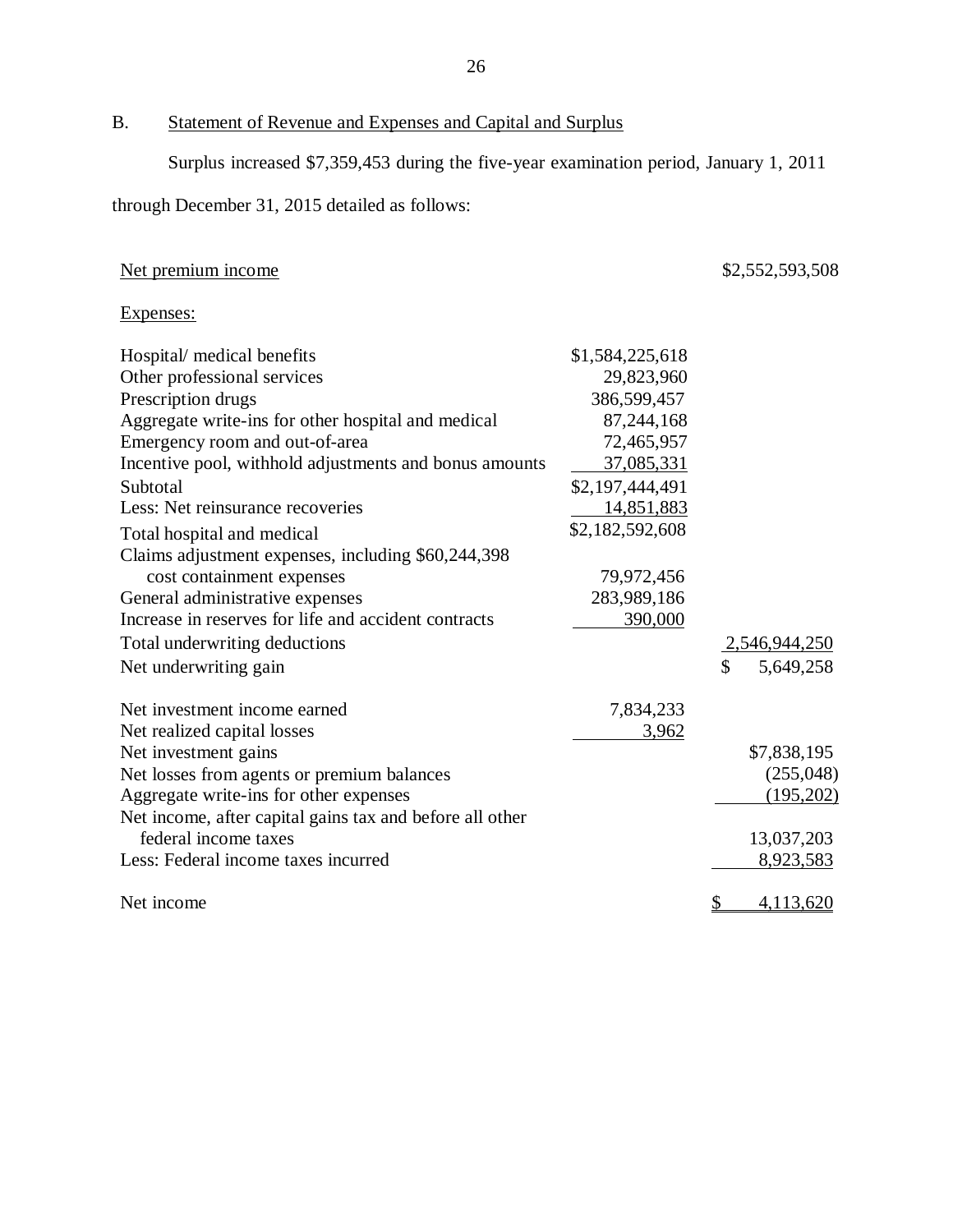#### Changes in Capital and Surplus

| Surplus, per report on               |  |
|--------------------------------------|--|
| examination, as of December 31, 2010 |  |

 $$99,673,156$ 

|                                                                            | Gains in<br><b>Surplus</b> | Losses in<br><b>Surplus</b> |             |
|----------------------------------------------------------------------------|----------------------------|-----------------------------|-------------|
| Net income                                                                 | \$4,113,620                |                             |             |
| Change in non-admitted assets                                              | 2,583,465                  |                             |             |
| Change in deferred income tax                                              | 662,368                    |                             |             |
| Net change in capital and surplus                                          |                            |                             | 7,359,453   |
| Capital and surplus, per report on<br>examination, as of December 31, 2015 |                            |                             | 107,032,609 |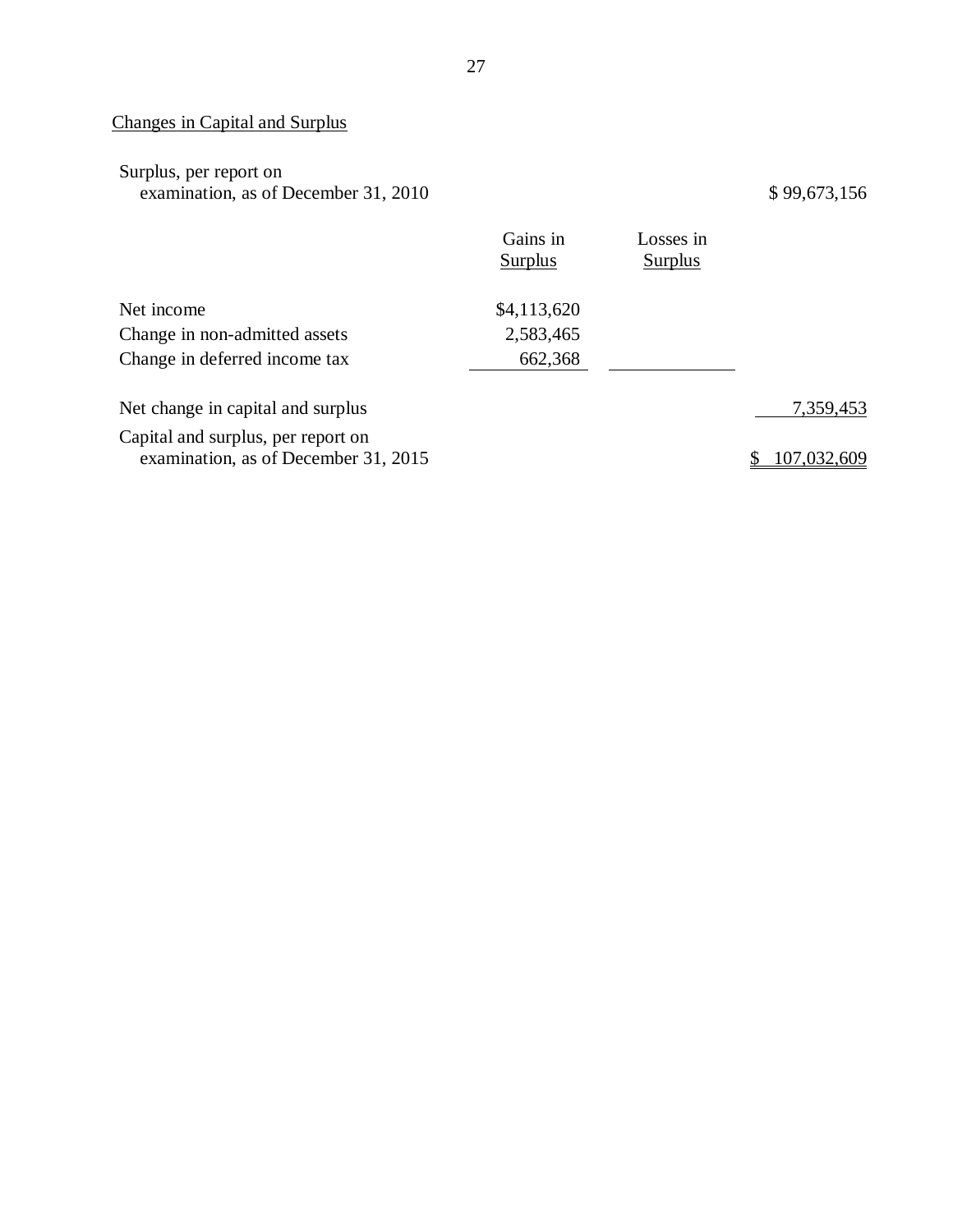<span id="page-29-0"></span> comments and recommendations pertaining to the financial portion of the examination (page number refers to the prior report on examination): The prior report on examination as of December 31, 2010, contained eleven (11)

## **ITEM NO. PAGE NO.**

. Corporate Governance

#### **Board of Directors**

1. 4301(k) of the New York Insurance Law by appointing individuals other than the employee- officers of the IHA Companies to represent the Plan's "subscriber" on its Board. It is recommended that IHBC comply with Section 8

#### *The Plan has complied with this recommendation.*

 $2.$  Section 4301(k) of the New York Insurance Law by ensuring that the Plan's Board of Directors does not include more than one-eighth that are employee- officers of the IHA Companies. It is also recommended that IHBC comply with 8

#### *The Plan did not comply with this recommendation.*

 $3.$  fully comply with Section 1411(a) of the New York Insurance Law and ensure that all of IHBC's investment transactions are approved by either the Plan's Board of Directors or a Board designated Committee in a timely manner. It is recommended that IHBC's Board of Directors 9

#### *The Plan has complied with this recommendation.*

 $\overline{4}$ . agreement with HSBC Bank to include the safeguards and protective clauses that are outlined in Section 1 – General Examination Guidance, Part III.F, of the NAIC Financial Condition Examiners It is recommended that IHBC revise its custodial 9 Handbook.

 *The Plan has complied with this recommendation.*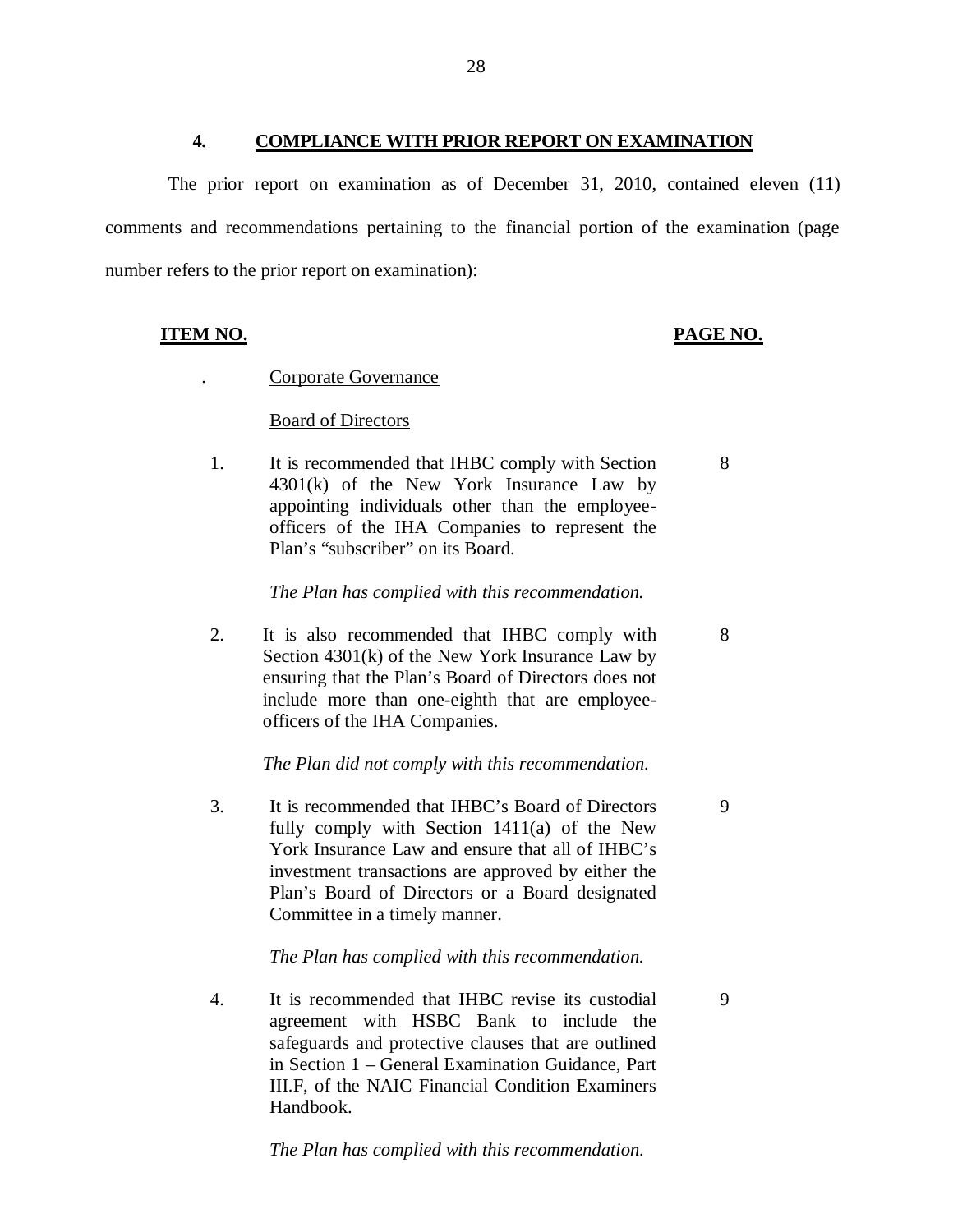#### **ITEM NO.**

#### PAGE NO.

13

13

14

#### Enterprise Risk Management

 $5<sub>1</sub>$  succession plan relative to IHBC's senior It is recommended that IHBC establish a viable management. 11

 *The Plan has complied with this recommendation.* 

#### Internal Audit and Audit Committee Activities

6. Internal Audit function of IHA, ensure that IHA comply with the IIA's guidance on the standard of independence of the internal audit function, by ensuring that the Internal Audit Department is aligned under the direct supervision of the Audit Committee, with limited and informal reporting to the IHA Companies' management. It is recommended that IHBC, in its reliance on the

#### *The Plan has complied with this recommendation.*

#### Internal Audit and Audit Committee Activities

7. IHA's internal audit function, ensure that IHA complies with IIA's guidance regarding the standard that the Audit Committee be directly involved relative to the hiring, job evaluations and determination of the job compensation and annual salary adjustments of the Director of Internal Audit and/or Chief Audit Executive. It is recommended that IHBC, in its reliance on

#### *The Plan has complied with this recommendation.*

8. IHA's Audit Committee is the sole decision- maker, relative to the termination of employment of the Director of Internal Audit or Chief Audit It is further recommended that IHBC ensure that Executive.

#### *The Plan has complied with this recommendation.*

#### Reinsurance Agreement

9. reinsurance agreement with Mason to require Mason to settle all outstanding reinsurance It is recommended that IHBC amend its existing 18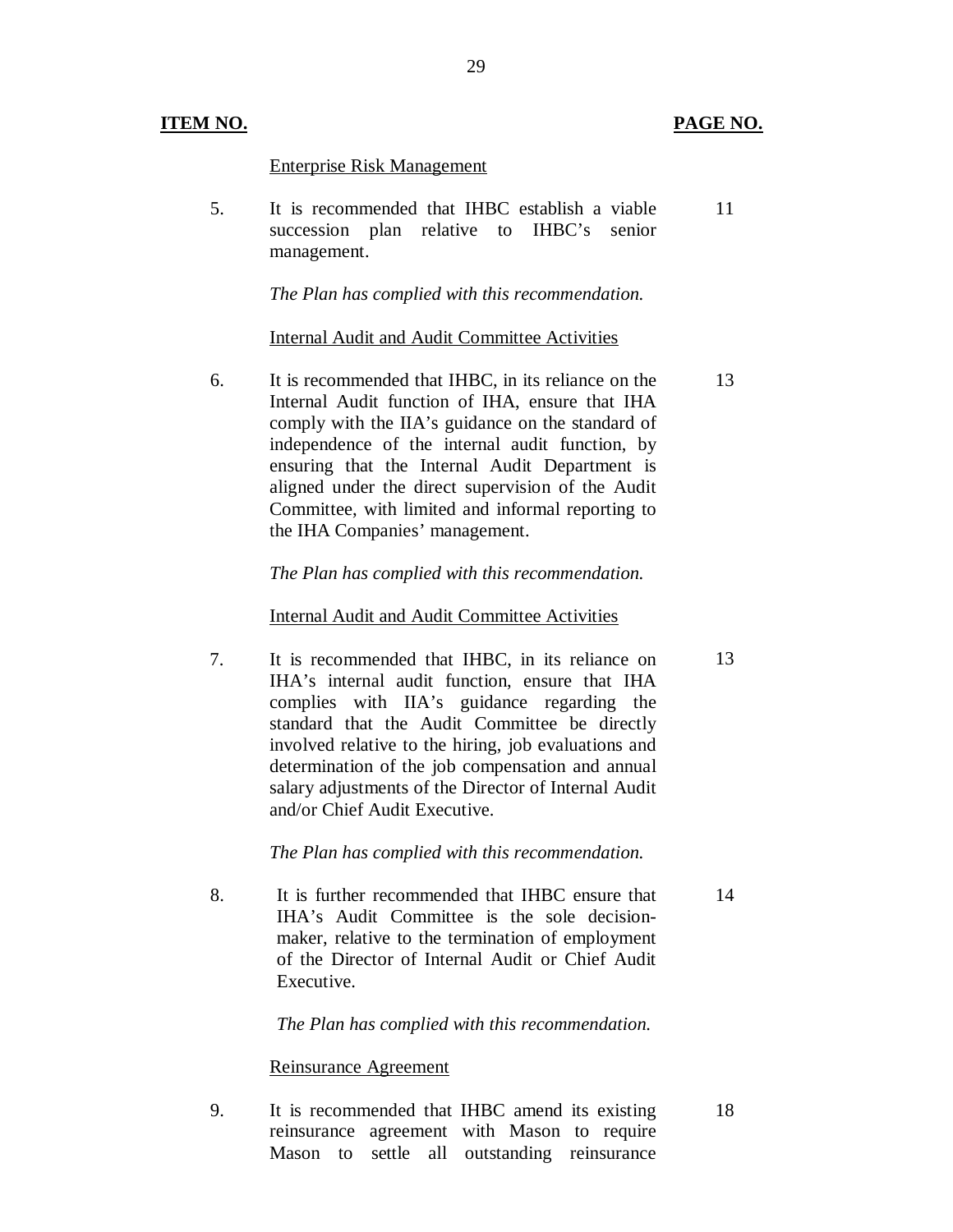#### **ITEM NO.**

#### **PAGE NO.**

23

 balances payable to the Plan at least quarterly during the calendar year (No more than 90 days).

 *The Plan has complied with this recommendation.* 

#### Holding Company System

10. requirement of Section 1505(d)(3) of the New York Insurance Law by obtaining the Department's prior implementing amendments to its inter-company agreements with affiliates. It is recommended that IHBC comply with the approval or non-objection when 21

> $has$ *The Plan has recommendation. not complied with this*

#### Allocation of Expenses

11. allocation of its indirect personnel expenses, comply with Paragraph 6 of SSAP 70 and implement a methodology that yields optimal results and appropriately includes pertinent factors or ratios. It is recommended that IHBC, relative to the

 *The Plan has complied with this recommendation.*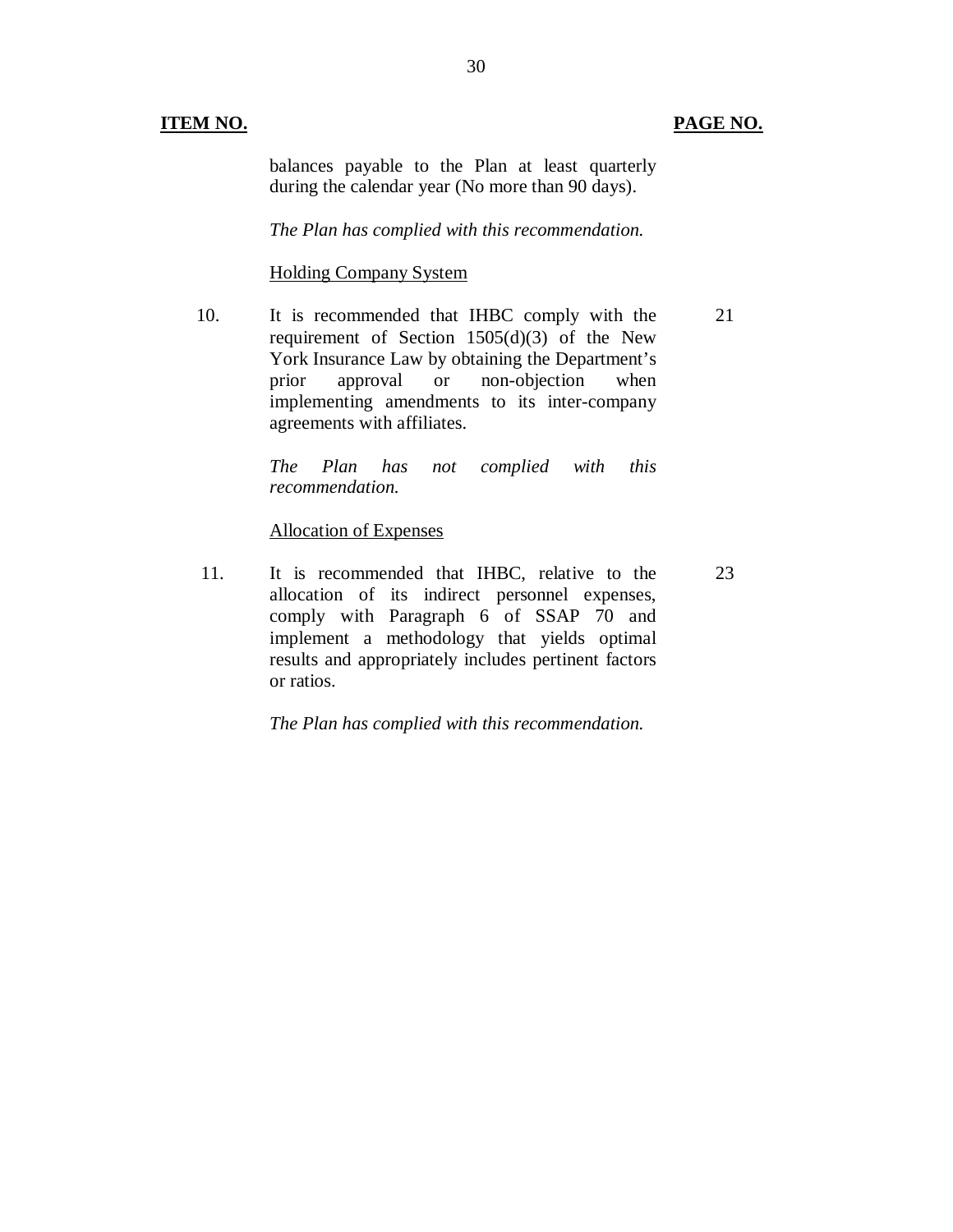#### **5. SUMMARY OF COMMENTS AND RECOMMENDATIONS**

#### **ITEM PAGE NO.**

9

11

#### A. Management and Controls

- $\mathbf{i}$ .  $4301(k)(1)$  of the New York Insurance Law and ensure that the total number of the Plan's directors comprising IHBC's "employees-officers" does not exceed the statutory maximum of one eighth of the It is recommended that IHBC comply with Section Plan's BOD membership. 8
- $ii.$  of Directors' bylaws and maintain a minimum of thirteen elected Board members at all time. It is recommended that IHBC comply with its Board
- iii. corporate officers-directors that include the Chairperson, Vice Chairperson, President and Secretary, report such directors additionally under the "Directors or Trustees" section of the Plan's financial statement filings with the Department. It is recommended that IHBC, relative to its 10

## B. **Internal Audit and Audit Committee Activities**

- $\mathbf{i}$ . that a quality assurance assessment by an external reviewer is performed on the Plan's IAD at least once every five years. It is recommended that IHBC comply with the IIA's Standard 1312–External Assessments and ensure 11
- ii. Audit Charter be revised to require that the IAD's quality assurance program, undergo an external review and assessment by a third-party reviewer at least once every five years. It is recommended that the Plan's existing Internal
- iii. the Internal Audit Charter and (i) perform periodic follow-up reviews with management to ensure that the IAD's findings and recommendations are properly addressed by management and (ii) provide the Plan's executive management and Audit Committee with periodic audit status update reports. It is recommended that the Plan's IAD comply with 12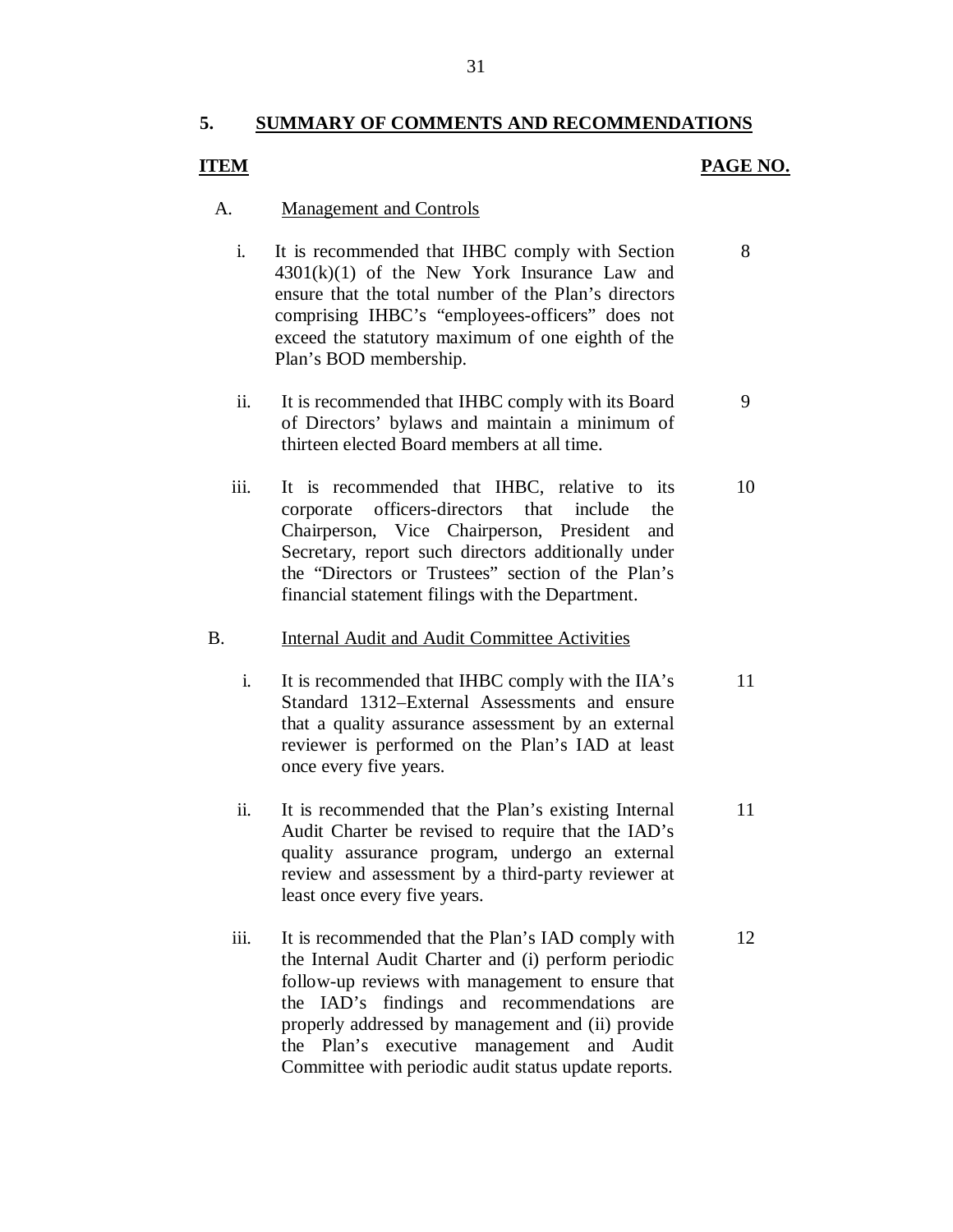#### **ITEM** PAGE NO.

### Internal Audit and Audit Committee Activities Cont'd

iv. 89.12(e) of Insurance Regulation No. 118 and provide written notification to the Department of Financial Services relative to any membership change of the Plan's Audit Committee within thirty days of the date of change, including a statement detailing the reason for the change. iv.<br>C. It is recommended that IHBC comply with Section 13

Holding Company System

 1505(d)(3) of the New York Insurance Law and submit all intercompany agreements at least thirty days prior to the date in which such agreements take It is recommended that IHBC comply with Section effect. 20

D. Accounts and Records

 It is recommended that IHBC comply with the NAIC Health Annual Statement Instructions when replacing IHBC actuaries, by providing the Department with (i) notification of the Plan's replacement of its actuaries and (ii) attestations from the former actuaries regarding any disagreements within the preceding twenty-four months, with the Plan's management, on actuarial related matters.

22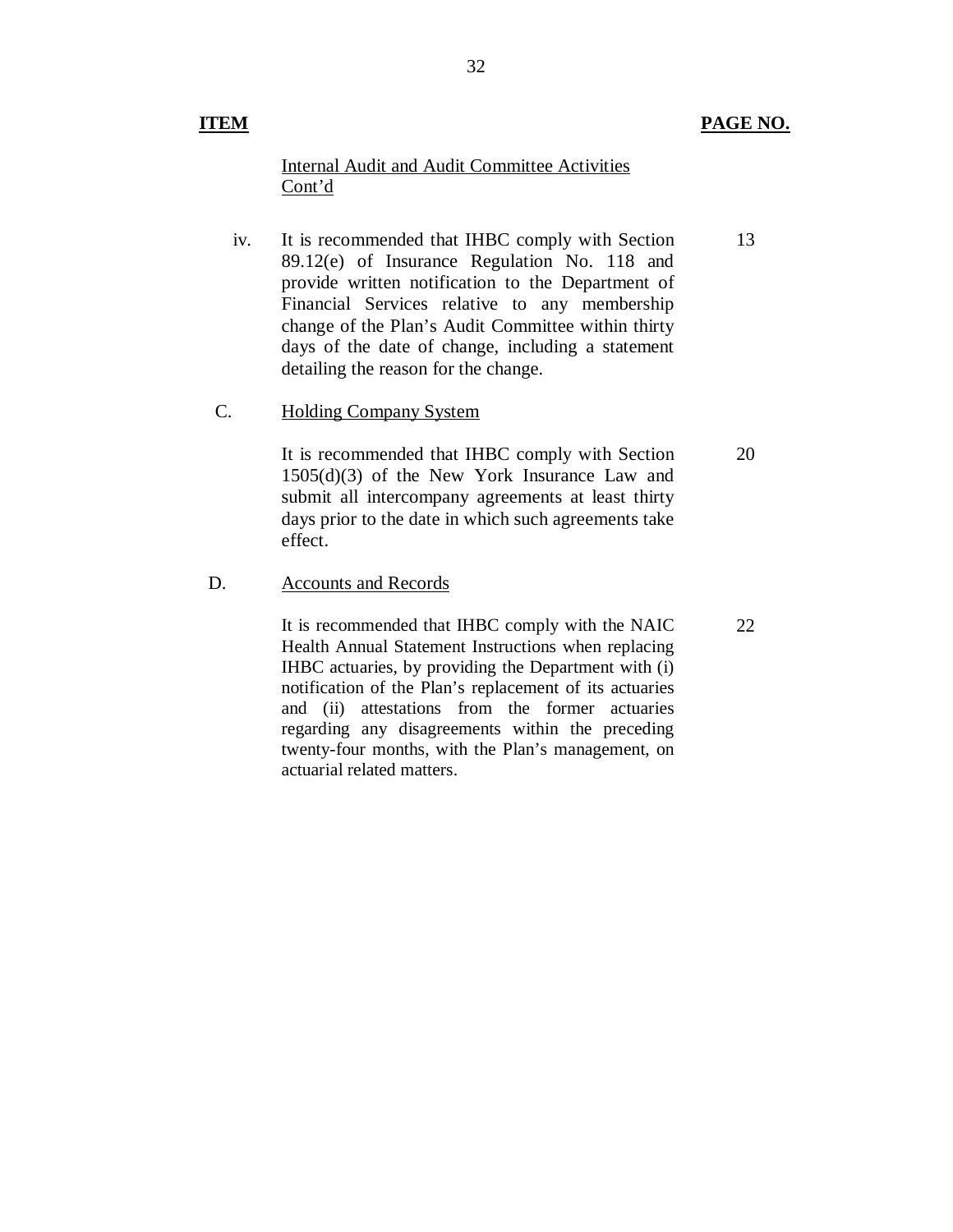Respectfully submitted,

 $\frac{|S|}{|S|}$ 

 Kenneth I. Merritt Principal Insurance Examiner

STATE OF NEW YORK ) COUNTY OF NEW YORK)  $\sum$ )

 $\sqrt{S}/\sqrt{S}$ 

Kenneth I. Merritt

 Subscribed and sworn to before me this  $\_\_\_\_\_$  day of  $\_\_\_\_$  2018